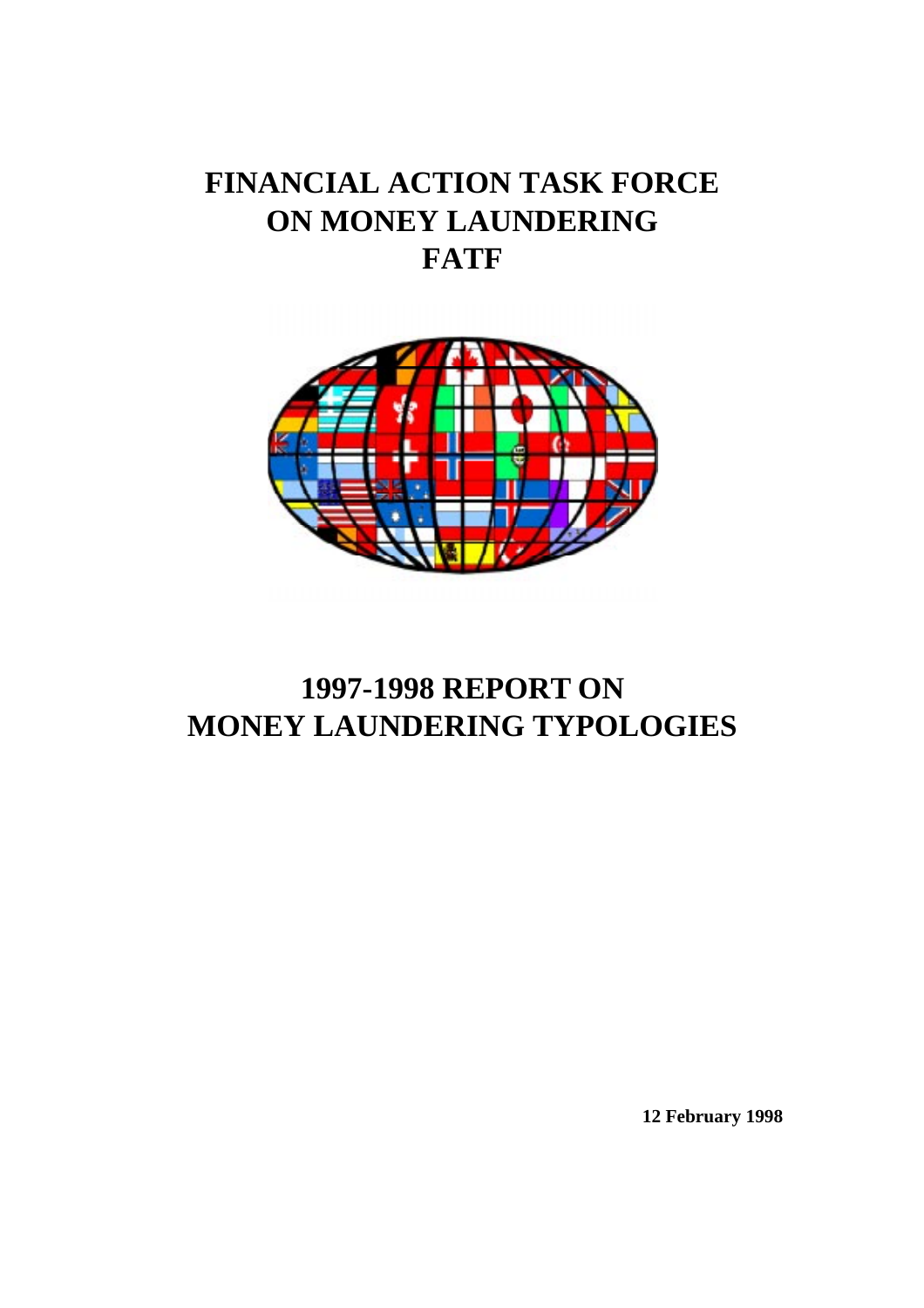# **FATF-IX REPORT ON MONEY LAUNDERING TYPOLOGIES**

# **I. Introduction**

1. The group of experts met in Paris on 19-20 November 1997 under the chairmanship of Mr. Pierre Fond, deputy Secretary-General of TRACFIN (*Traitement du renseignement et action contre les circuits financiers clandestins* -- Treatment of information and action against illicit financial circuits). The meeting took place at the Conference Centre of the French Ministry of the Economy, Finance and Industry in Paris. The group comprised representatives of the following FATF members: Australia, Austria, Belgium, Canada, Denmark, European Commission, Finland, France, Germany, Greece, Ireland, Italy, Japan, Luxembourg, the Netherlands, Norway, Portugal, Spain, Sweden, Switzerland, Turkey, the United Kingdom and the United States. Experts from non-member international organisations with observer status, namely Interpol, the International Organization of Securities Commissions (IOSCO), the World Customs Organisation (WCO) and the United Nations International Drug Control Programme (UNDCP), also attended the meeting.

2. The purpose of the 1997-1998 typologies exercise was to provide a forum for law enforcement and regulation experts to discuss recent trends in the laundering of criminal proceeds, emerging threats and effective countermeasures. While the discussions focused principally on money laundering developments in FATF member countries, the experts also sought to pool available information on prevailing money laundering patterns in non-member countries or regions.

3. In the context of work on the more targeted typologies, the present report focuses mainly on areas which still have to be mastered, such as new methods of payment, but also on the non-financial professional activities that constituted the central subject of the 1997-1998 exercise. The report also deals with the question of laundering through fund transfer companies and presents other interesting typologies noted by the experts. The final part of the report seeks to give a picture of the laundering situation in regions of the world where FATF has few or no members.

# **II. Analysis of specific trends in laundering in FATF countries**

# (i) Present trends in money laundering

4. A number of delegations stated that there had been no really new developments since the previous exercise. Drug trafficking and financial crime continue to be the chief sources of illicit proceeds. Several members cited increased cigarette and alcohol smuggling as the main origin of capital for laundering. Others cited usury, investment and VAT fraud, false invoicing and financial fraud. A shift of some laundering activities from the traditional financial sector to non-financial professions or enterprises was noted.

5. While it would not be strictly true to say that new segments of the financial sector are being used by launderers, new developments have been observed as regards *bureaux de change* and insurance companies. Manual currency exchange operations, which formerly were used essentially at the placement stage, are now being used also at the layering stage. Where insurance is concerned, relatively complex cases involving single premium contracts have recently been discovered which reveal less rapid procedures and less liquid transactions, allowing longer-term laundering that may offer a degree of safety to criminals. This complexity and diversification of laundering techniques, also to be found in the securities and futures trading sector, underscores the need for further investigative work in these areas. The other notable development in 1997 was the surge of new payment technologies in the banking and financial networks of FATF member countries.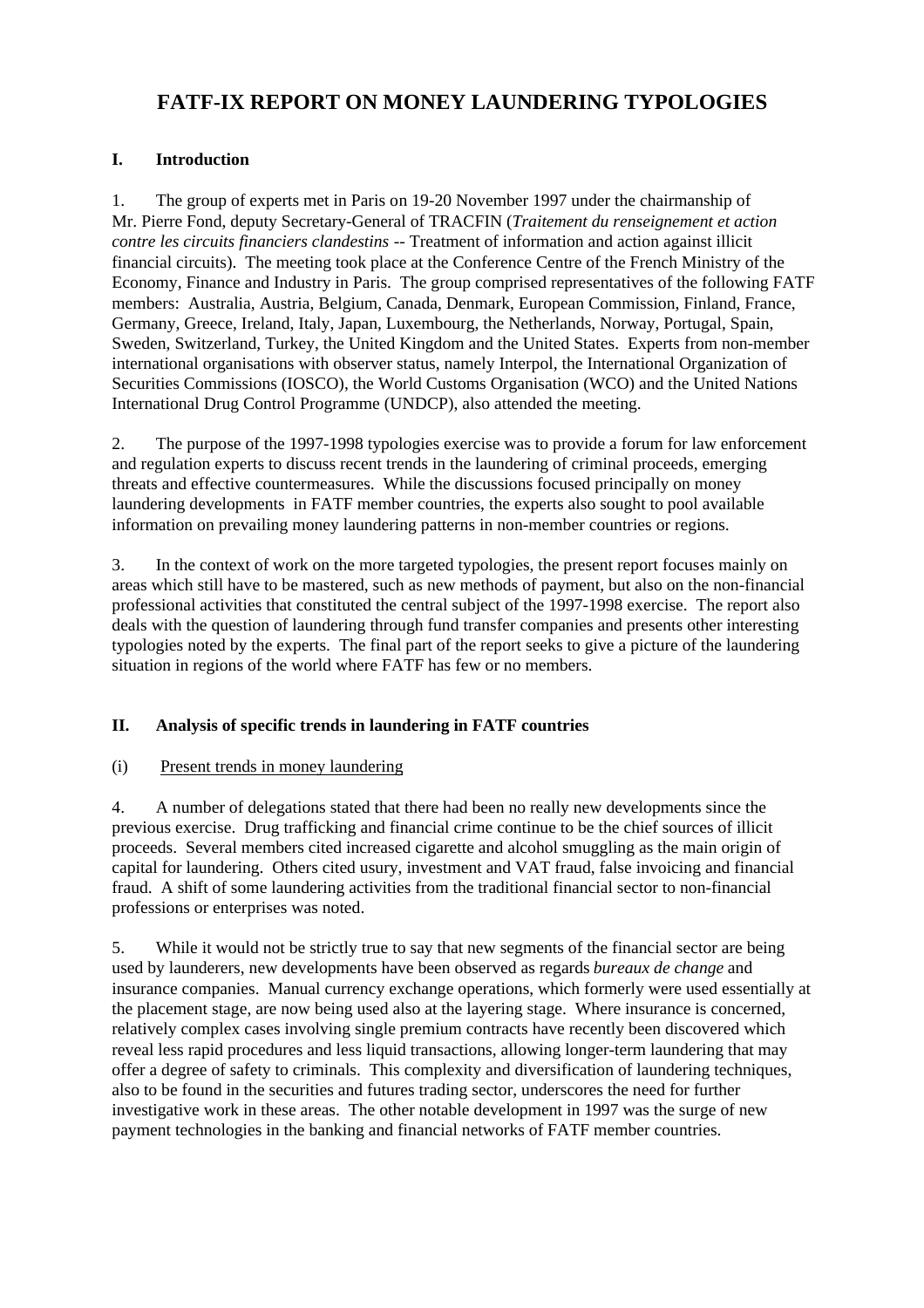# (ii) New payment technologies

# *a. Present status of new technology systems and developments since the last typologies exercise*

6. Although many members stressed that there had been little innovation relative to laundering, it was generally found that the new technology systems were in a phase of steady development or even rapid expansion. In Sweden, one of the country's largest banks now has 100 000 customers with an account on the Internet, with the same 24-hour services as those offered at the counter. An increasing number of banks have their own website and some have even introduced virtual counters permitting most of the conventional banking operations: consultation of accounts, transfers, etc. In some countries (Belgium, for example) these services are at present confined to domestic transactions.

# *b. How may the new technology systems facilitate money laundering?*

7. Although no case of laundering has been detected in this sector, the experts endeavoured to show what might be the risks posed by the new technologies. The fact that no laundering operation has been identified to date may mean that the appropriate services lack the necessary means and capability of detection or else that the new payment technologies do not carry any particular laundering risks. However, this second possibility should probably be discounted in view of several features of these technologies such as the rapidity of transaction performance, the numerous opportunities for anonymity that are offered, and the risk of a break in the audit trail and withdrawal from the traditional banking system. The experts exchanged views on these questions in regard to the following systems: electronic purses, banking on the Internet and direct (distance) banking. Most members saw more inherent danger in Internet transactions than in smart cards, although other delegations stressed the dangers of the latter.

- 8. The vulnerability of electronic purses would be limited by the following conditions:
- $\bullet$ limitation of the amount of any one transaction;
- **l**  distribution of cards by issuers connected to financial institutions, and linkage to a bank account;
- $\bullet$ restriction of payment card operations to the national territory.

9. Electronic purse systems would present a laundering risk in future if their upper limits were to be raised substantially or even removed altogether. However, some of these limits are already quite high. In the United Kingdom, most smart cards have a payment capacity of between £ 100 and £ 200 (i.e. between roughly US\$ 150 and US\$ 320), but a few go as high as  $\pounds$  500 (about US\$ 820), in which case it could easily be imagined that criminals would not hesitate to practise "smurfing".

10. Electronic purse systems also present increased risks of laundering when they can be used for cross-border transactions. This risk is very real, given that the one corporation is preparing to introduce such a system, which will certainly pose problems of international co-operation as regards jurisdictional competence and the site of legal proceedings. Finally, the dangers of laundering are evident with the development of cyberpayment systems involving direct transfer from cardholder to cardholder so that there is no audit trail.

11. The Internet sites opened by duly authorised banks are not particularly disturbing in themselves. It seems natural that banks should use this new commercial technique like other business enterprises. What is clearly a problem, however, is the opening of bank sites on the Internet in breach of banking regulations. In this case, the difficulty is to bring proceedings against the perpetrator, given the international character of the Internet and the difficulty of locating a site, which may be different from the one where the illegal practices were identified, and identifying the national law that would apply. As yet only one case of this kind has been encountered, namely that of the Antigua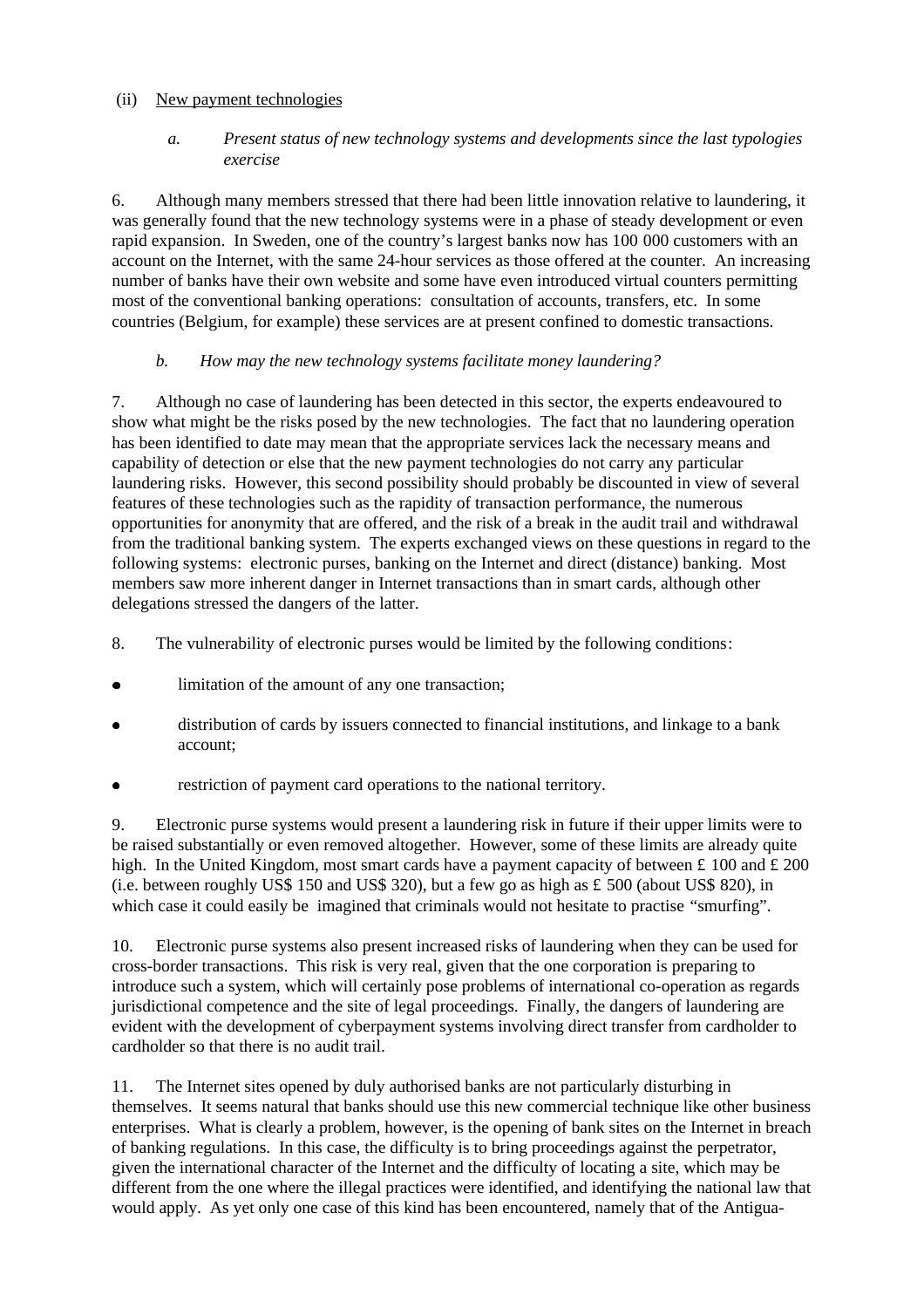based "European Union Bank" which explicitly proposed completely anonymous investments (see also paragraph 72).

12. The new payment technologies present features very similar to those of electronic funds transfers: rapidity of execution, dematerialisation and magnitude of transactions. These features pose difficulties as regards traceability of payments and law enforcement intervention only after the event. At the same time, the new technologies could theoretically provide effective means of record keeping. In practice, all that can be established at present is the fact that the necessary adaptation of controls to combat criminal activity has not kept pace with the industrialisation of transactions.

13. Apart from banking on the Internet and electronic purse systems, delegations noted that the development of banking by telephone and of casinos on the Internet could make laundering easier. The intensive use of 24-hour telephone banking services has created a significant obstacle to investigations of laundering. Direct banking implies the establishment of a distance between the banker and his client, and hence the lessening or even disappearance of the physical contact on which the traditional conception of client identification rested. While these services clearly have practical advantages for clients in terms of flexibility, they make it more difficult to detect laundering activities since the traditional methods of supervision cannot be applied. As regards information available on the Internet, casinos in several countries offer complete anonymity to potential gamblers, the latter placing their bets by way of credit card. The risk of laundering is even more patent if the casinos in question also manage the accounts of their Internet customers.

# *c. Implementation of countermeasures*

14. Before introducing any countermeasures, law enforcement authorities should make certain that such measures will be of a nature compatible with the real risks and the constraints imposed on financial institutions and should engage in consultations with the private sector for this purpose. If one is to avoid the emergence of a two-speed system of anti-laundering action, with the traditional banking system on the one hand and the new technology systems on the other, controls will havc to be adapted to the latter.

15. A number of countries have set up task forces on this question: in Australia, following a 1996 report by AUSTRAC (Australian Transaction Reports and Analysis Centre) to the Commonwealth Law Enforcement Board, a research group on electronic trading has been established to provide advice to the Board and Government. In Belgium, a task force on the Internet has been set up by the Minister of Justice, notably to study prevention and indictment of all forms of criminal action committed on the network. In Sweden, a government commission is currently working on various problems connected with electronic money, including money laundering, and has produced a partial report. The final report is scheduled for the end of July 1998.

16. Of the different approaches envisaged, members decided to consider how the existing laws could be adapted as opposed to the introduction of new legislation. The need to apply different policies according to type of transaction was also mentioned. Finally, the importance of international co-operation in this area was stressed.

17. In more concrete terms, particular consideration might be given to the following measures:

- **l**  making not only issuers but also distributors of instruments linked with the new technologies subject to anti-laundering legislation, given the shift of laundering away from the financial sector and the fact that the agents of these systems are not all financial institutions;
- **l**  authorisation and surveillance of issuers of new technology products, since anti-laundering measures are better complied with when they apply to a regulated and controlled sector;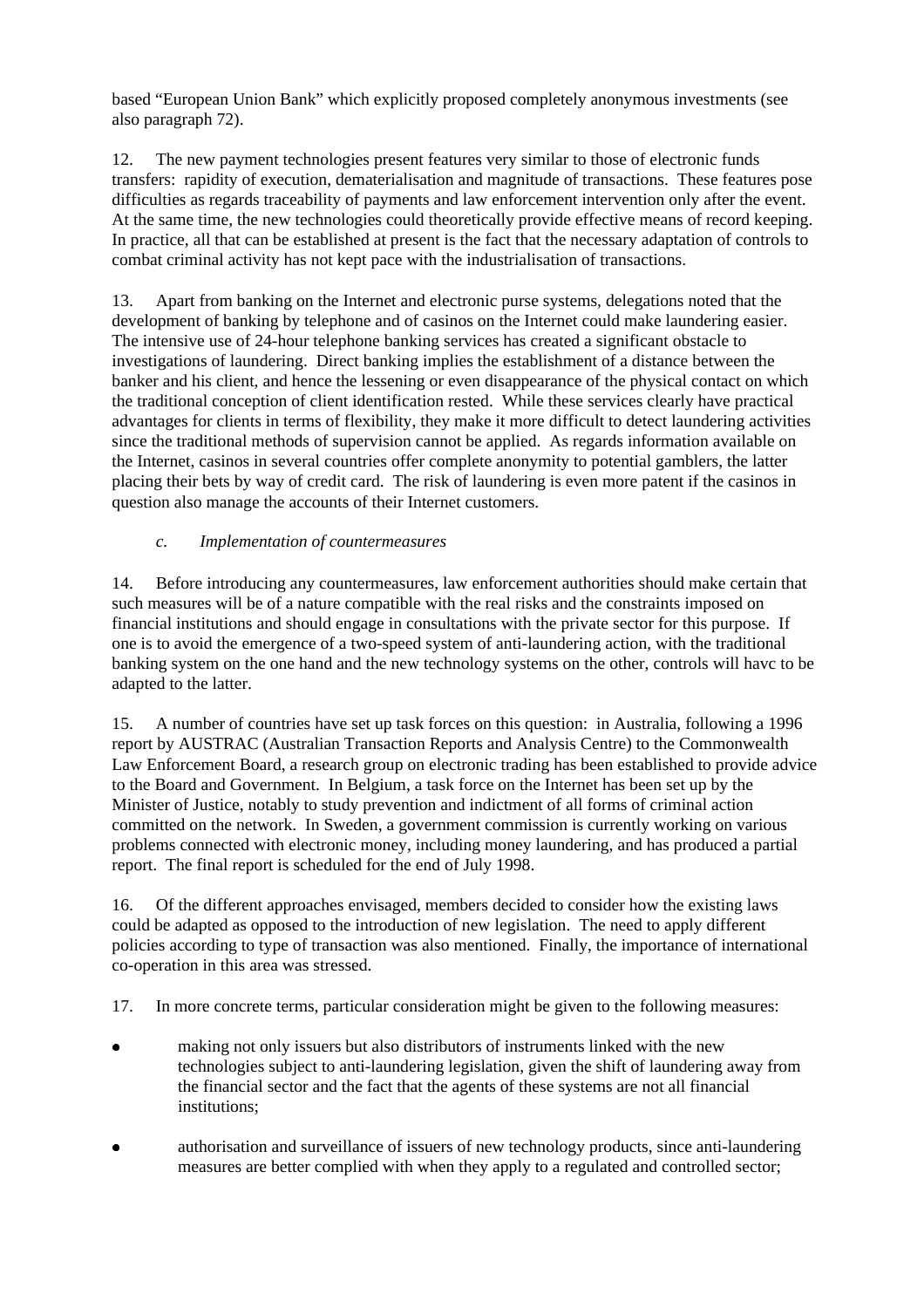**l**  a possible adjustment of existing anti-laundering measures, notably as regards client identification and the audit trail, so as to enable issuers of new technology products to help the competent authorities to detect the circulation of anonymous instruments of payment for criminal purposes.

# (iii) Funds transfer enterprises or activities (formal and informal)

# *a. Brief overview of the sector*

18. In most FATF countries, international funds transfers are performed essentially by the banks. However, there are other possibilities of transferring funds abroad through money remitters, who normally provide a valid and legitimate financial service. Enterprises performing this activity receive from their clients cash sums which are transferred to designated beneficiaries against payment of a commission. Money remitters traditionally serve the non-banking segment of the population, notably new immigrants, permit-holding or clandestine foreigners or any other person not having a bank account. Funds are often transferred to the least advanced regions of the world where no proper banking services exist.

- 19. The different operations may be classsified as follows:
- l funds transfer companies possessing separate networks (like Western Union and Money Gram);
- **l** money transfer systems connected with clandestine banks (underground banking);
- **l**  money transfers by way of the collection accounts of foreign banks (accounts opened with subsidiaries or branches, or even representative offices of foreign banks which transfer the earnings of immigrant workers to their countries of origin);
- $\bullet$ international money orders.

# *b. Use of international funds transfer for laundering purposes*

20. The law enforcement services of different member countries have discovered an increasing number of suspicious transactions involving money remitters. The authorities of one member estimate that this is one of the principal laundering methods used in their territory. In a member country, the average sum transferred abroad is about US\$ 4 900 and these transfers are often made under false identities. In an Asian member country, a money remitter operating without authorisation from the competent ministry transferred a total of about US\$ 93 million to China over a period of three years. A member has established that Colombian cartels use certain money remitters operating in its territory to launder their proceeds from drug trafficking.

21. The risks of laundering are not confined to the funds transfer networks serving ethnic groups, they may also apply to official networks like those of the postal service. For example, the authorities of a Scandinavian country have noted a steep increase in international money orders to the countries of ex-Yugoslavia. In a member country, the mail services are being used to send packages containing large cash sums and also drugs anonymously.

22. Other laundering activities through funds transfer systems involve *bureaux de change*. The authorities of a member have identified several proprietors of exchange offices and remittance services who have links with drug traffickers and receive sums from them for transfer to other parts of the world. Another member noted that remittances on behalf of ethnic groups may also go through *bureaux de change*, although performance of these notional transfers by manual exchange operations is regarded as an illegal banking activity.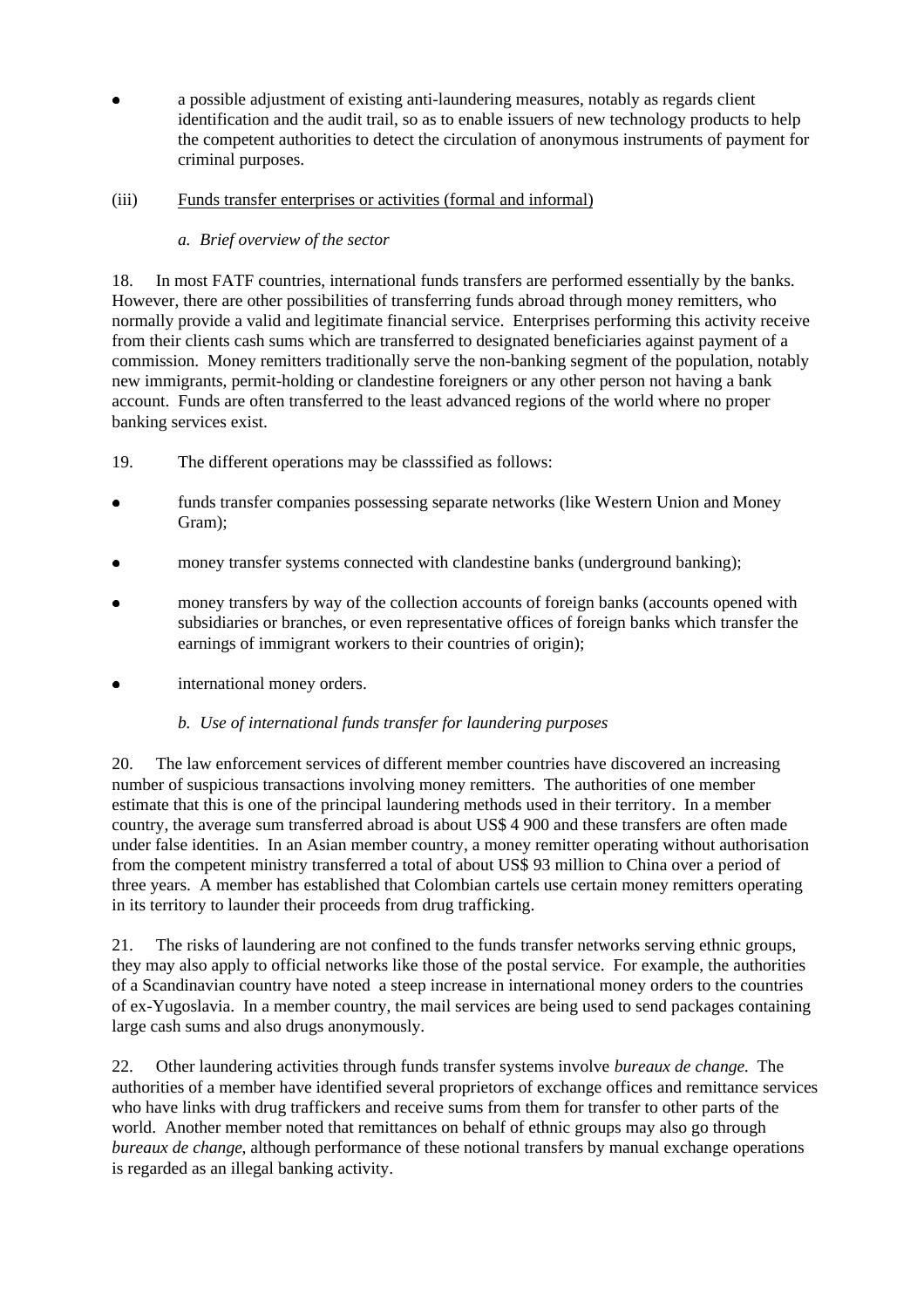23. On the whole it is considered that systems based on trust rather than on a professional and legal foundation favour anonymity and make it difficult to identify the actual recipient of funds. Another problem, mentioned by Australia, is the insufficiency of hard evidence of laundering, although numerous investigations have been opened in this sector.

# *c. Countermeasures in place or planned*

24. The dangers of laundering in the funds transfer sector have been taken seriously by all countries. Many have already introduced a set of measures or about to do so, even though the professions or activities in question are not specifically targeted by the present FATF Recommendations. A first approach has been to bring funds transfer companies within the scope of anti-laundering legislation (as in Australia, Belgium and Germany). In the Netherlands, money remitters will be made subject to the requirement to report unusual transactions and a system of surveillance will be introduced. In Spain, the competent authorities are preparing a decree regulating the activities of offices handling international funds transfers, which are already covered by the general rules regarding prevention of laundering in the financial system. The decree will serve to tighten supervision of the activities concerned. In February 1997, the Hong Kong police published specific directives for funds transfer corporations and *bureaux de change* advising them to adopt antilaundering measures similar to those of the banks, as regards client identification, record keeping and reporting of suspicious transactions. In a number of countries, the international postal money order services, too, are subject to the anti-laundering law (as in France).

25. In Germany, the fact that suppliers of funds transfer services are subject to the anti-laundering law makes it possible also to cover the case of foreign banks' representative offices that perform transfers. The banking supervision authorities plan to introduce supplementary measures for money remitters, such as the lowering of client identification thresholds to DM 5 000 (about US\$ 2 700), the requirement to supply monthly statistics on the number of transfers and their amounts, and additional measures as regards identification record keeping. In the Netherlands identification thresholds have also been lowered, from NLG 10 000 to 5 000 (approximately US\$ 4 800 to US\$ 2 400). While the lowering of these thresholds is an appropriate measure, there is still the question of the effects which this may produce, notably an increase in "smurfing" operations. Consequently, it is necessary to think about ways of detecting such activities. It is also important to ensure better identification of the recipients of funds, or at least to be able to detect any convergence of transactions on a sole operator located abroad.

26. As regards transfers made by agencies of international corporations like Western Union and Money Gram, these are covered by anti-laundering law in many member countries. In Switzerland, for example, transfers made through Western Union will be subject to the new law on money laundering as of 1 April 1998, and notably to the reporting requirement. In Sweden, a constructive dialogue appears to have begun between the NFIS (National Financial Intelligence Service) and Western Union representatives. However, in some countries, the sub-agents and agents of Western Union operating through "kiosks" are not covered by the anti-laundering regulations.

27. Several members pointed out that the introduction of measures should be reinforced by action to alert the professions concerned. In the United Kingdom, the National Criminal Intelligence Service (NCIS) is seeking to make fund transmitters aware of their obligations under anti-laundering law so that more information will be forthcoming from this sector. In Hong Kong, the police services have recently made on-the-spot visits to explain the content of the directives they have issued to money changers and fund transmitters.

28. Finally, there are more specifically targeted controls like the United States GTO (Geographic Targeting Order). These orders impose, relative to the Banking Secrecy Act, stricter requirements on financial services providers as to disclosure of suspicious transactions and the keeping of records for a limited period and in a specific geographic area. A GTO of 7 August 1996 was applied to 12 money transmitters and 1 600 agents in the metropolitan area of New York, requiring them to report all cash transfers of over US\$ 750 to Colombia. The initial order, valid for 60 days, was renewed six times so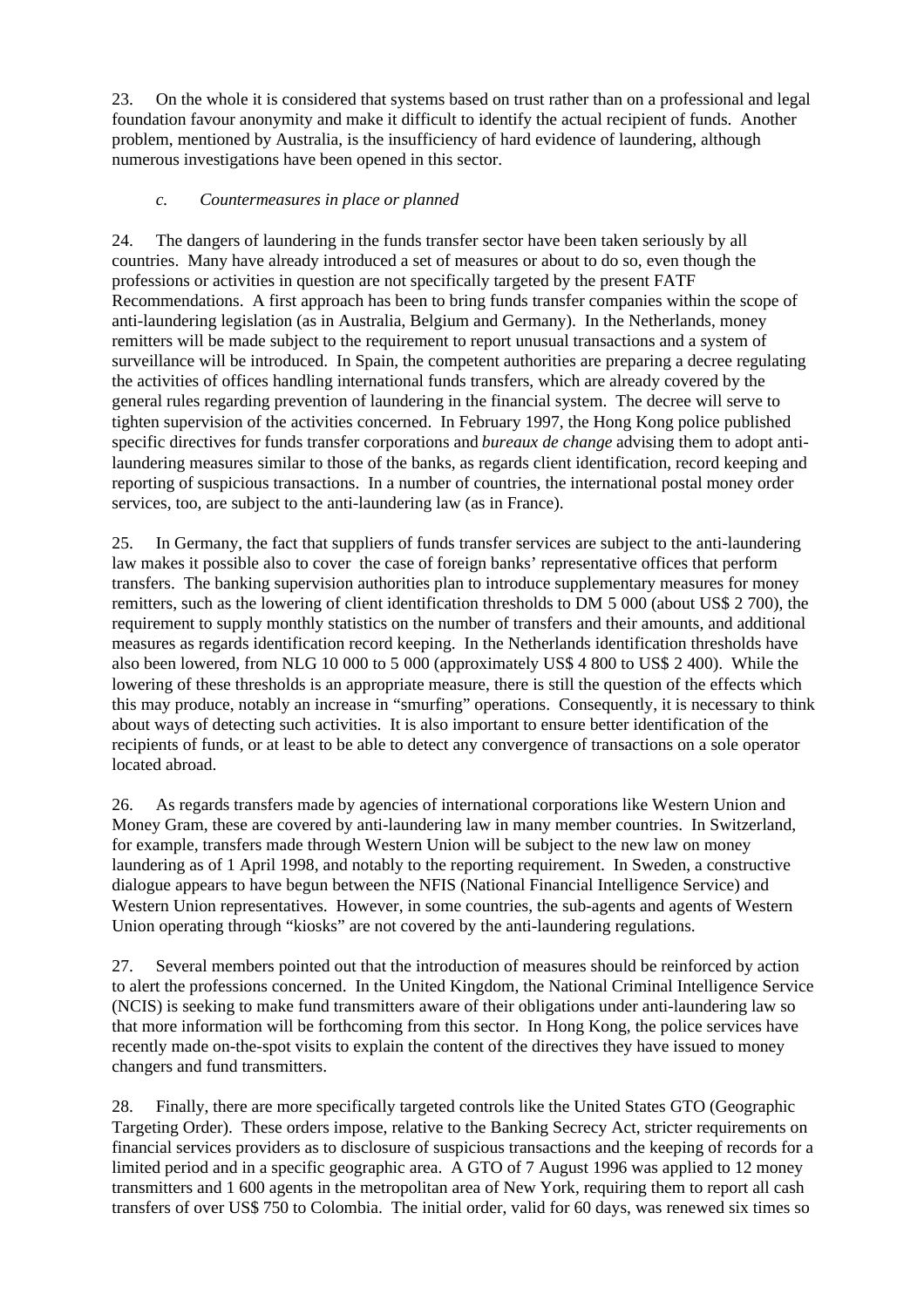as to terminate in October 1997. Its coverage was also extended to 23 licensed transmitters and about 3 500 agents. The result of the New York GTO was an immediate and spectacular reduction in the flow of drug trafficking proceeds to Colombia (down 30 per cent in volume). About 900 money transmitters ceased their activity and some of them were even arrested.

# (iv) Other observed trends in laundering

# *a. The insurance sector*

29. The written submissions and presentations made at the meeting of the group of experts revealed some diversification of laundering activities in other segments of the financial sector, like insurance. A member noted the use of single premium insurance contracts to conceal illicit income. In two other member countries, reports of suspicious activities from the insurance sector reveal the practice of early redemption of capital invested, in spite of possible penalties.

# *b. Money changing*

30. The *bureaux de change* sector continues to be a very important link in the laundering chain: cash proceeds from drug trafficking and other criminal activities often transit through this sector. For some years now the authorities of a member have noted a shift of certain very large-scale exchange transactions from the banks to small *bureaux de change*, and this development, which is the direct consequence of the rules of vigilance introduced by the banking sector, is becoming more pronounced. Thus a report of suspicious activity from a money changer implicated two individuals who had jointly made a US dollar/local currency exchange transaction amounting to US\$ 5 million. The unusual feature of this transaction was that used dollar bills were changed into local notes which were then utilised, on the same day and in the same *bureau*, to purchase unused dollar bills. In another member country an investigation revealed a case of laundering in which an exchange office had changed more than US\$ 50 million at a foreign bank over a period of 13 months (see Case No. 6).

31. In an European FATF member, during the first nine months of 1997 a total of 92 actions were initiated against 289 persons having used *bureaux de change* for transactions amounting in all to about US\$ 45 million. In another member country, the law enforcement services have observed a strong and growing tendency for *bureaux de change* to be used by criminal organisations. Two main techniques are reported at present: the changing of large amounts of criminal proceeds in local currency into low bulk continental currencies for physical smuggling out of the country, and electronic funds transfers to offshore centres. Underground exchange mechanisms are obviously also being widely used for money laundering purposes (see Case No. 8).

32. With regard to exchange transactions, the member countries of the Economic and Monetary Union should consider whether existing anti-money laundering provisions are appropriate to the exceptional circumstances resulting from the period of conversion of national currencies to the Euro which will start in four years.

# *c. Cross-border transportation of cash and electronic funds transfers*

33. Hard evidence of the growth and sophistication of cross-border transportation of cash was supplied by several members (see Case No. 3). In Spain, the government is considering expanding the current obligations to declare the import of cash at the customs.

34. Two other members pointed out that electronic funds transfers feature very often in layering operations. One of the most popular techniques is simply to transfer illicit funds through several different banks in order to blur the trail to the funds' source. Another method is to make transfers from a large number of bank accounts, into which deposits have been made by "smurfing", to a principal collecting account which is often located abroad in an offshore financial centre. In this regard, the adequacy of present anti-laundering measures can be questioned: to obtain the relevant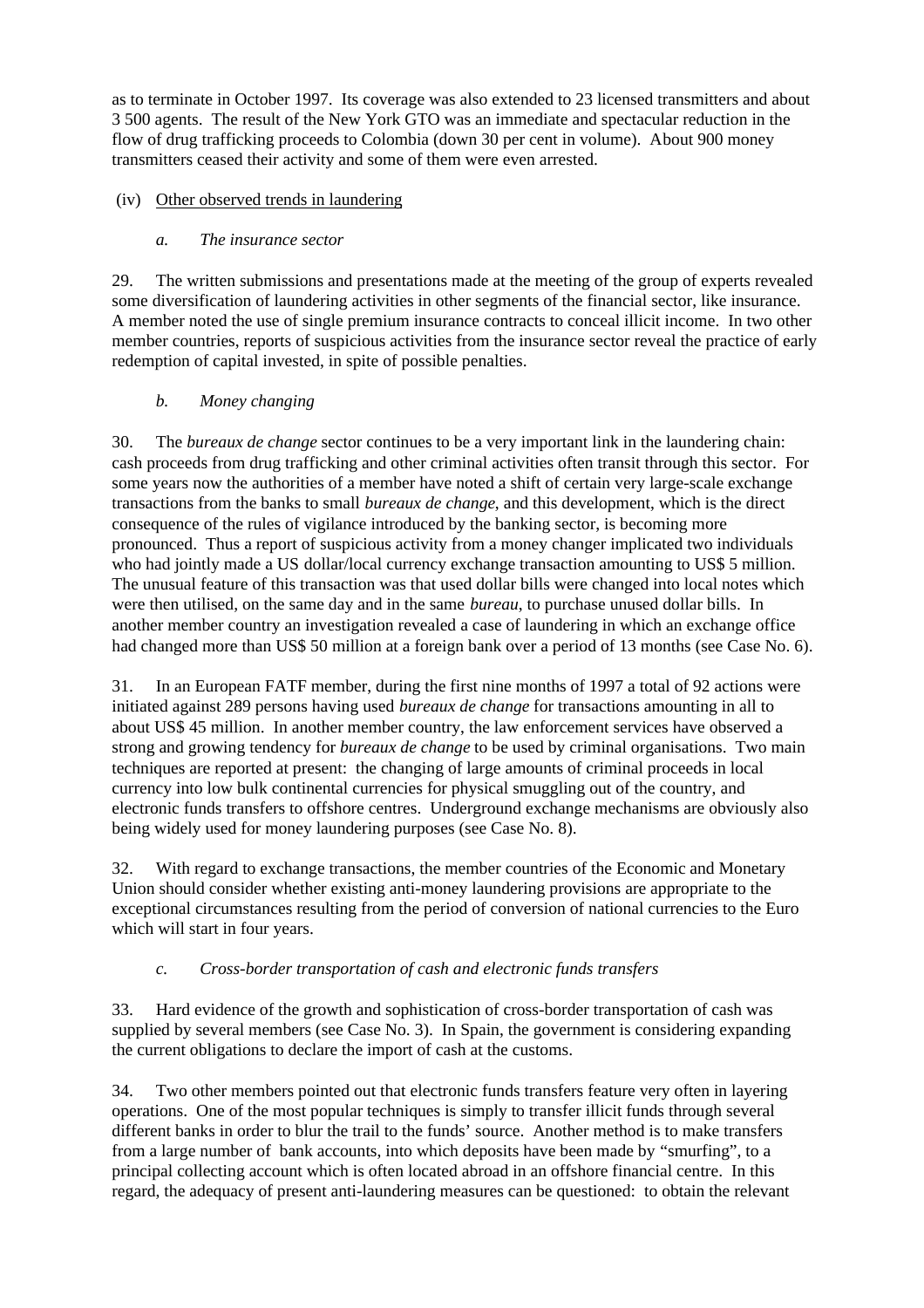information concerning an international electronic transfer made in one day, the investigating services have to wait an average of about two years for the results of an investigation by jurisdictional delegation.

# *d. The gold market*

35. The FATF experts considered for the first time the posibilities of laundering in the gold market. The scale of laundering in this sector, which is not a recent development, constitutes a real threat. Gold is a very popular recourse for launderers because of the following characteristics:

- -- a universally accepted medium of exchange;
- -- a hedge in times of uncertainty;
- -- prices set daily, hence a reasonably foreseeable value;
- -- a material traded on world markets;
- -- anonymity;
- -- easy changeability of its forms;
- -- possibility for dealers of layering transactions in order to blur the audit trail;
- -- possibilities of double invoicing, false shipments and other fraudulent practices.

36. Gold is the only raw material comparable to money. Although other precious metals and diamonds are used in cases of recycling, gold is preferred by launderers. Moreover, the drug routes, especially for heroin, coincide fairly clearly with the gold routes. The "hawala" alternative banking system, which is widespread in South Asia and the Middle East, is also connected with the gold circuits. The investigating services are having the greatest difficulty in piercing this system which facilitates both currency exchange and the purchase and sale of gold.

37. Two members instanced specific legislation to combat gold market laundering. In Australia, gold traders are subject to the requirements of client identification and disclosure of transactions in excess of A\$ 10 000 (about US\$ 6 700). In Italy, a procedure, similar to the US Geographic Targeting Order, requires all the financial institutions in a town where gold was refined to disclose all relevant ransactions.

38. The question of laundering in the gold market most certainly needs to be examined in greater depth. It would be extremely useful to continue to study it in future typologies exercises as a specific subject, after collecting written submissions on the different regulations in force in member countries.

#### **III. Money laundering and non-financial professions**

39. For the first time FATF has made an in-depth analysis of laundering in the non-financial sector, treating this question as a special subject in the 1997-1998 typologies exercise. The method used was to assemble all the facts indicating involvement in money laundering and the magnitude of the problem, together with the existence of specific or general countermeasures, on a strictly sectoral basis.

40. Given the development of anti-laundering legislation in many countries, criminals are having increasing recourse to intermediaries other than those of the banking and financial sectors. In view of this trend, governments have started to tackle the problem. In one member country, a recent study has identified a number of professions in which laundering activities are intensively pursued (dealers in motor vehicles, boats and real estate, lawyers and accountants, lotteries, horse races and casinos). In the framework of the European Union, a high-level task force on organised crime has called for measures to be developed to shield certain vulnerable professions from influences of organised crime in general and recommends that the obligation in the money laundering Directive to report suspicions should be extended to persons and professions outside the financial sector. Article 12 of the Directive already provides a basis for such extension, although delicate questions such as the professional secrecy of certain professions, will have to be addressed.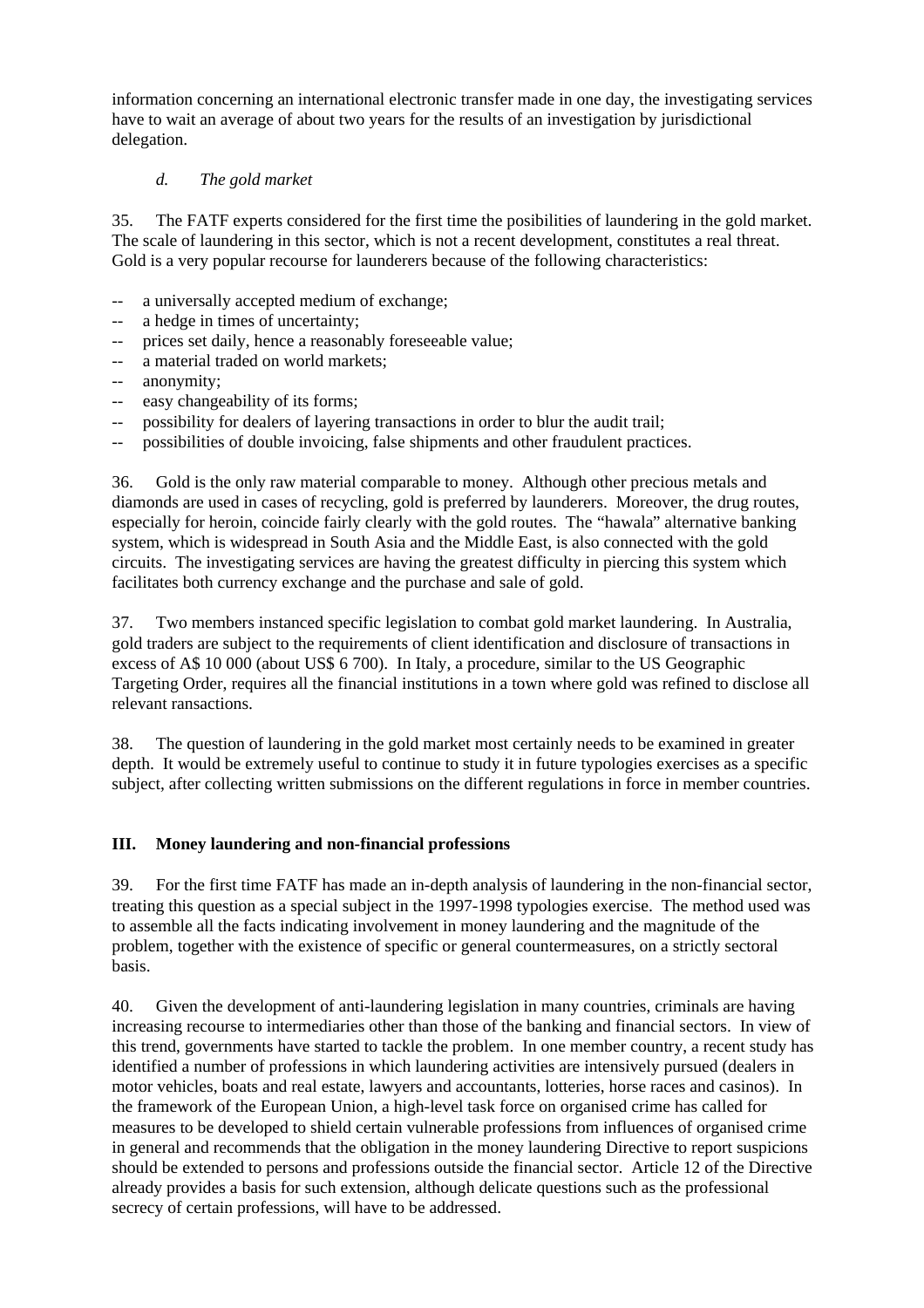41. Several countries are in the process of enacting legislation to bring non-financial professions under their anti-laundering regimes. In Belgium, an extension of the scope of the Act of 11 January 1993 to bailiffs, notaries, company auditors, external auditors, real estate agents, casinos and funds transport firms is the subject of a Bill for the implementation of the government's plan of action against organised crime. In Finland, a new law on prevention and detection of laundering will require casinos, betting offices and real estate agents to identify their clients and report suspicious transactions. In Italy, the provisions of the anti-laundering Act No. 197/91 will soon be extended to companies practising activities particularly liable to be used for laundering purposes (casinos, lawyers, accountants, jewellers). In Sweden, a Bill is under consideration for the introduction of reporting requirements, but not a complete incorporation of the non-financial professions into the antilaundering regime.

42. Even in countries where the non-financial professions are already covered by anti-laundering legislation, attempts are being made to improve existing measures. For example, in the present state of law of one member, non-financial professions are required to report to judicial authorities the facts of laundering of which they have knowledge, as opposed to simply their suspicions. This provision, which has yielded few results (about ten cases in seven years), greatly diminishes the effectiveness of anti-laundering action, for in many files it is clear that the suspicious nature of the operation may have been discovered much earlier, in particular by the real estate agents or notaries concerned. The possibility of aligning the obligations of non-financial professions connected with real estate transactions (agencies, notaries) with those of financial institutions is therefore being studied.

# (i) Lawyers, notaries and acountants acting as advisers or financial intermediaries

43. Several members cited cases involving lawyers. In one member country, one of the laundering techniques used is to deposit cash in solicitors' client accounts, in several amounts under about US\$ 6 700, and then use the total credit balance for a real estate investment. In another member, a recent enquiry revealed how a lawyer could use a client account to launder the proceeds from a credit fraud offence. The funds were paid into the lawyer's client account, then coverted by him into cheques drawn on a bank of another country which were subsequently cashed by a correspondent designated by the lawyer concerned.

44. In one member country, thanks to information transmitted to the public prosecutor's office in real time by a local banking establishment, the criminal investigation department was able to arrest *in flagrante delicto* a lawyer from another country who had appeared at the counter of the bank concerned to withdraw the money in his correspondent's account by way of a power of attorney in due form. Investigations with foreign authorities confirmed that the acount holder was being held in their country on charges of large-scale drug trafficking. The account holder's credit balance amounted to about US\$ 600 000.

45. In one member country, a solicitor transferred funds to a colleague, explaining that they were the proceeds from a sale of assets bequeathed by an individual in his will. The second solicitor was not satisfied with this explanation and reported his suspicions. The subsequent enquiry confirmed these suspicions about the legitimacy of the purported asset transactions.

46. In one member country, a prominent attorney performed services for a whole clientele of launderers. A client with US\$ 80 million, proceeds from an insurance fraud, used the lawyer to transfer the money to financial institutions in countries where there are few or no anti-laundering regulations. The attorney opened accounts in various banks under false names of individuals or corporations. The illegal funds were placed in the form of cash or cheques in banks in the member in question, then wired to the different accounts controlled by the attorney. It should be noted that because of his professional repute the domestic banks never considered it necessary to look more closely at the nature of the transactions in question (see Case No. 4).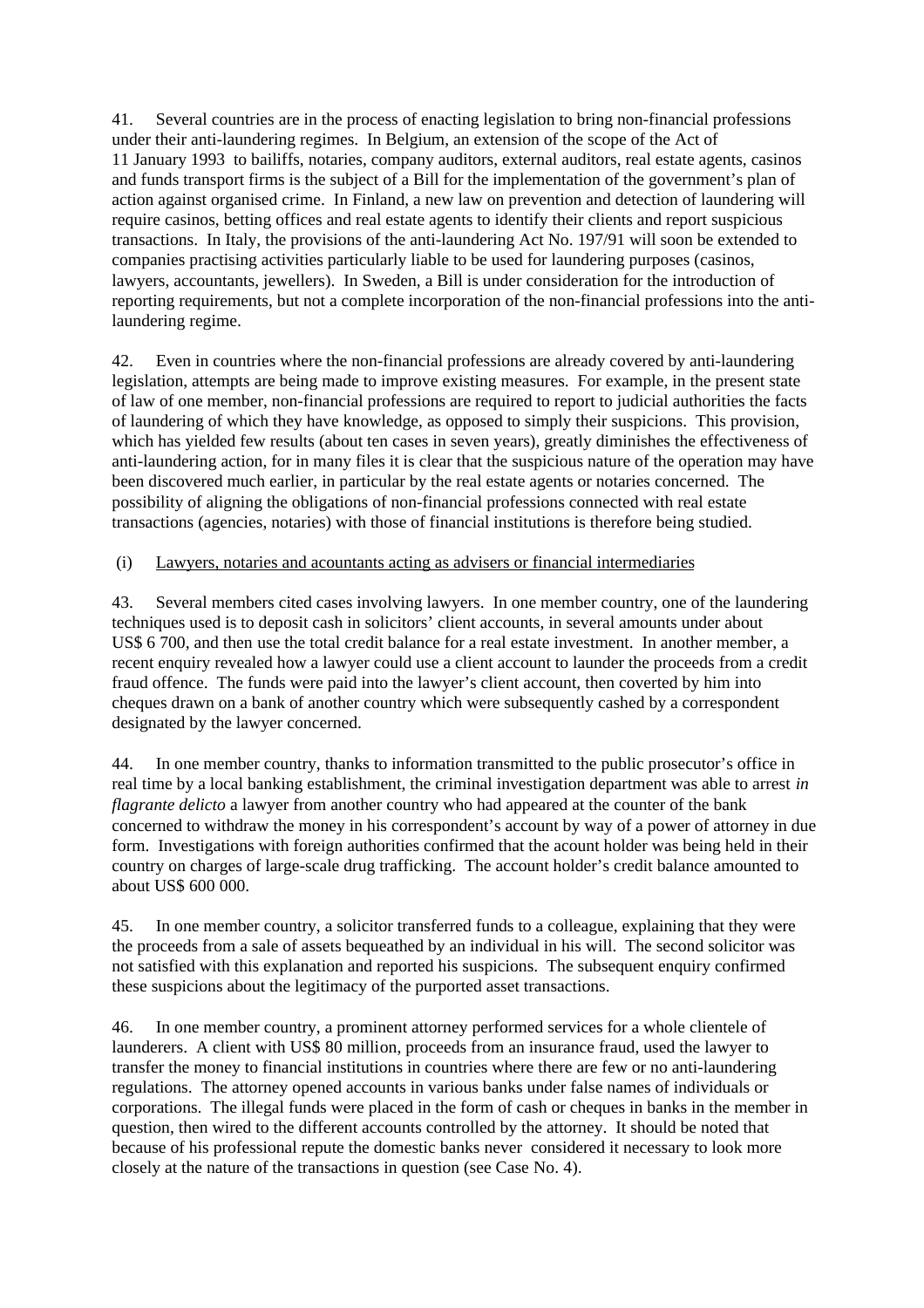47. Accountants may also be involved in various cases of laundering. In one member, an accountant was recently sentenced to three years' imprisonment for laundering drug money. He had received 10 per cent commission on a total sum of about US\$ 700 000 in profits of criminal origin. At the same time it has to be acknowledged that accountants can also be useful sources of information in anti-laundering action. Technically, they are among the professionals best fitted to detect the fraudulent mechanism that may underlie an unusual transaction. Accountants and auditors are very present in the business sector, and less directly in charge of their clients' interests than lawyers. In France, for example, the association of accountants, concerned about its reputation and aware of its responsibilities in combating the scourge that criminal money has become, has contacted the authorities to see what contribution it might make. Needless to say, the inclusion of accountants in the scope of anti-laundering legislation can be effective only if they become familiar with the typologies of criminal money recycling.

48. The need for relevant training of this profession, but also of lawyers and notaries, was stressed by several delegations, even in the case of countries where an anti-laundering system is already in place. In the United Kingdom, solicitors and accountants respectively have to comply with professional codes of conduct and guidelines, but to date they have made very few declarations of suspicion. In the Netherlands, notaries are required to check the identity of their clients and that their services are being used for legal purposes. A list of relevant indicators has been issued by the association of notaries. If the checks do not confirm legality, the notary must refuse to provide his services.

49. Because of their central position in the legal system applying to real estate transfers and other important transactions, and in some countries the setting up of corporations, notaries are liable to experience instances of laundering. Their involvement may range from simple acquiescence to facilitation or even active participation in the laundering operation with full knowledge of the facts. In one member country, nationals of a Central European country were reported for having, on numerous occasions, paid cash sums into the account of a notary up to a total of about US\$ 700 000. Another case revealed a swindle perpetrated by a European company for the benefit of another company located in a tax haven, the deal being founded on a contract signed in due form in the presence of a notary. The sum in question amounted to about US\$ 840 000.

50. The problem confronting legislators in many countries is to establish a clear distinction between the financial intermediary and advisory activities not only of notaries but also of lawyers. In Switzerland professionals offering financial services will be subject to the money laundering legislation as of 1 April 1998. They will then have two years in which to register with a selfregulatory body.

51. The examples cited in this section of the report, both as to cases and as regards countermeasures, are applicable only to the individual countries concerned, since the definitions of the legal professions vary greatly from one country to another. It would therefore be useful to have a complete picture of the anti-laundering legislations applicable in the different member countres, bearing in mind that the responses to the new annual self-assessment questionnaires should also yield some interesting information in this regard.

# (ii) Shell corporations and company formation enterprises

52. Shell corporations, in countries where these exist, continue to be a widely used tool for recycling illegal money (see Case No. 2). In this connection two delegations provided a good example of a case that also involved a company supplying secretarial services (see Case No. 5).

53. The role that company formation enterprises might play was mentioned by the United Kingdom. NCIS has therefore recently published a set of guidelines for such enterprises, some of which are covered by the anti-laundering regulations.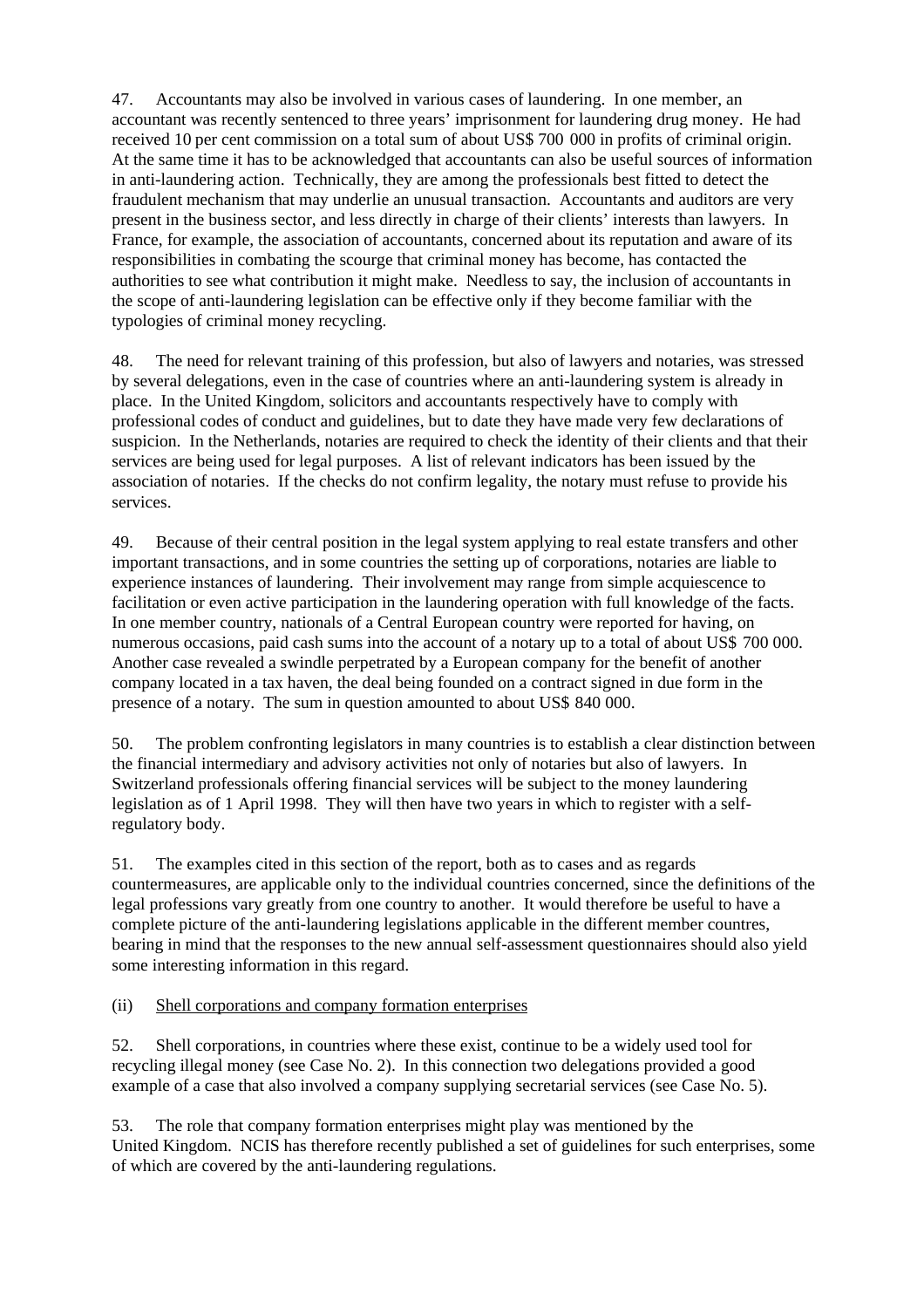# (iii) Casinos and gambling

54. In this other part of the non-financial sector, cases of laundering abound. In one member country, methods reported during the past year include the purchase and repayment of gambling tokens in multiple amounts of less than about US\$ 6 700, the receipt by casino clients of winner's cheques made out in the name of third persons, and the use of tokens for purchases of goods and services and for drug purchases. Other delegations cited different cases involving casinos, gaming businesses and various lotteries, including horse-racing. These entities provide ample opportunities for laundering, given the amount of cash that changes hands there.

55. Casinos are the site of the first stage in the laundering process, i.e. converting the funds to be laundered from banknotes (circulating currency) to cheques (bank money). In practice the method is to buy chips with cash and then request repayment by cheque drawn on the casino's account. The system can be made more opaque by using a chain of casinos with establishments in different countries. Rather than request repayment by cheque in the casino where the chips were purchased with cash, the gambler says that he will be travelling to another country in which the casino chain has an establishment, asks for his credit to be made available there and withdraws it in the form of a cheque in due course.

56. Gaming businesses and lotteries, too, are being used increasingly by launderers. One member has evidence of multiple financial transactions made by the same person by way of cheques drawn on gambling agencies: loto, horse-racing and also casinos. This suggests that circuits have been set up to organise systematic buy-back of winning tickets from their legitimate holders. Another laundering technique connected with horse-racing and gaming has emerged. In this case the person will actually gamble the money to be laundered, but in such a way as to be reasonably sure of ultimately more or less recovering his stake in the form of cheques issued by the gambling or betting agency and corresponding to perfectly verifiable winnings from gaming. This method is much more reliable than the previous one, since the police investigation service, once it has verified the reality of the gaming operation and the person's winnings, will in principle have a great deal of trouble in going further and identifying the source of the money staked.

57. Countermeasures specific to the gambling sector, mainly for casinos, have been enacted by some FATF members. The closing of casinos in Turkey, which took effect on 10 February 1998, is anticipated by that country to contribute to anti-money laundering efforts as well. In the Netherlands, casinos belong to a public establishment named Casinos of Holland. Casinos are covered by the antilaundering legislation, and only winnings from gambling are accepted for electronic transfer to a bank account. This arrangement might prove effective in countries where casinos offer a wide range of financial services, as in the United States. Other examples of countermeasures are to be found in the United Kingdom where emphasis is being placed on the importance of client identification, the concept of gamblers' "profiles" and the need to involve all the authorities concerned. Since the gambling sector is not covered by anti-laundering regulations, a code of conduct for the gaming profession has been adopted.

58. In the United States, comments have been requested on a new declaration form for casinos entitled SARC (Suspicious Activity Report by Casinos), which is already in use in the State of Nevada. In Belgium the introduction of a requirement for casinos to report to the CTIF (*Cellule de Traitement des Informations Financières* -- financial information processing cell) is envisaged. Casinos and the gambling sector in general should therefore constitute a genuine subject of concern for FATF, given that it is an expanding industry which is central to the development of tourism in many countries. Gambling is also becoming increasingly international in scale. Finally, the consequences of the growth of non-casino types of gambling and their development on the Internet (e.g. Bingonet) should be examined very carefully.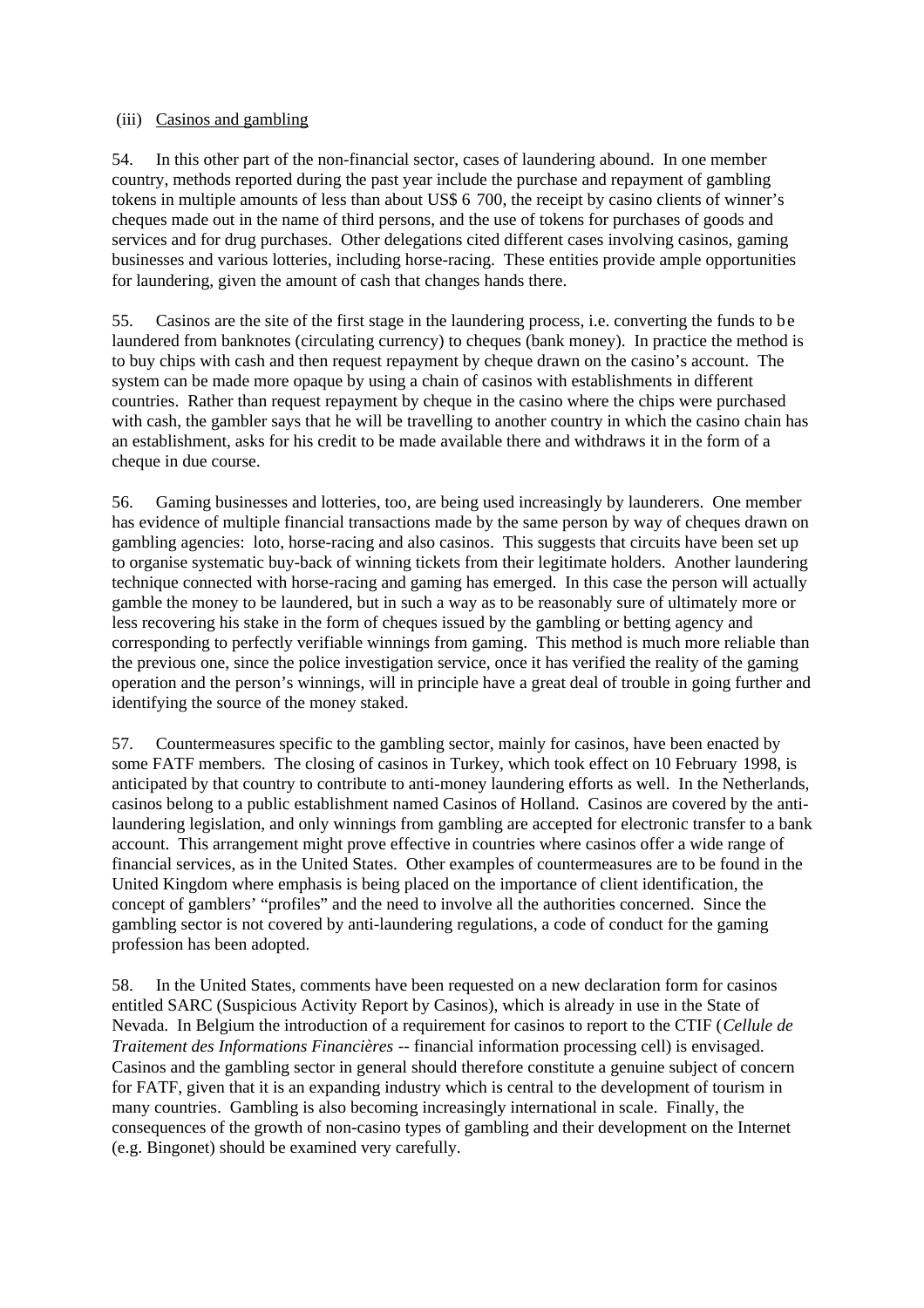#### (iv) Other non-financial professions, including real estate agents and sellers of high-value objects

59. The real estate sector is now fully within the sphere of money laundering activities. Investment of illicit capital in real estate is a classic and proven method of laundering dirty money, particularly in FATF countries enjoying political, economic and monetary stability. Laundering may be effected either by way of chain transactions in real estate to cloak the illicit source of funds, or by investment in tourist or recreational real estate complexes which lend an appearance of legality.

60. Numerous cases of laundering were cited by the experts. One of the methods used is to buy and sell properties under false names. In a recent case presented by one member, two criminals were arrested for laundering about US\$ 270 000 through a real estate agency. One member was apprised of an interesting case involving a real estate agent located in an offshore centre and a notary (see Case No. 1). In another member, many suspicious real estate transactions take place in the south and involve amounts of the order of several million francs. In the Netherlands, thanks to the vigilance of banks, unusual transactions involving real estate agents have been reported to the MOT (Office for reports of unusual transactions). The government of that country is currently consulting the profession on its possible contribution to anti-laundering action.

61. In a Scandinavian country, a recent case was based on information concerning a previously convicted drug trafficker who had made several investments in real estate and was planning to buy a hotel. An assessment of his financial situation did not reveal the source of his income. Following his arrest and further investigations, he was sentenced for drug trafficking and money laundering to seven and a half years' imprisonment and about US\$ 4,4 million was confiscated (see Case No. 7). In another Scandinavian country, despite a strict system of recording all real estate transactions, the authorities have identified a few cases involving low-interest loans of suspect origin obtained abroad for purposes of investment in that country.

62. Finally, sellers of high-value objects like artworks are unquestionably a significant presence in laundering activities. Within the European Union, systems of national heritage protection have been adopted, particularly in France where exports of cultural goods require prior authorisation by the Ministry of Culture. In the previously mentioned case concerning real estate, another part of the drug profits had been laundered by the director of a art museum from another country, who received about US\$ 15 000 for producing false certificates of sale of art objects.

63. Another case, reported by a member, concerns the use of a rather special technique whereby a financial swindler on a international scale made one of his companies available to a major trafficker and launderer seeking to establish a source of funds. The latter would make periodic cash remittances to the money manager/swindler, who paid them into his company's accounts. Transfers were immediately made to Monaco and to other banking establishments in this member, in company accounts of which the launderer was the economic beneficiary. The purpose put forward to justify these transfers was the purchase of paintings by a master artist (Goya), either as payments on account or as settlements. The paintings were in fact fakes and, moreover, were never shipped. The payments in question were for amounts on the order of about US\$ 1 million. With this technique it is obviously possible to launder extremely large amounts of illicit money.

64. As regards these latter categories of professions in the non-financial sector, existing legislation appears even more disparate than for the legal professions or gambling activities. Where reporting requirements exist, very few disclosures are forthcoming from these professionals, as pointed out by several delegations. This is another area where intensive efforts will have to be made to alert professionals to suspicious or unusual transactions through appropriate education.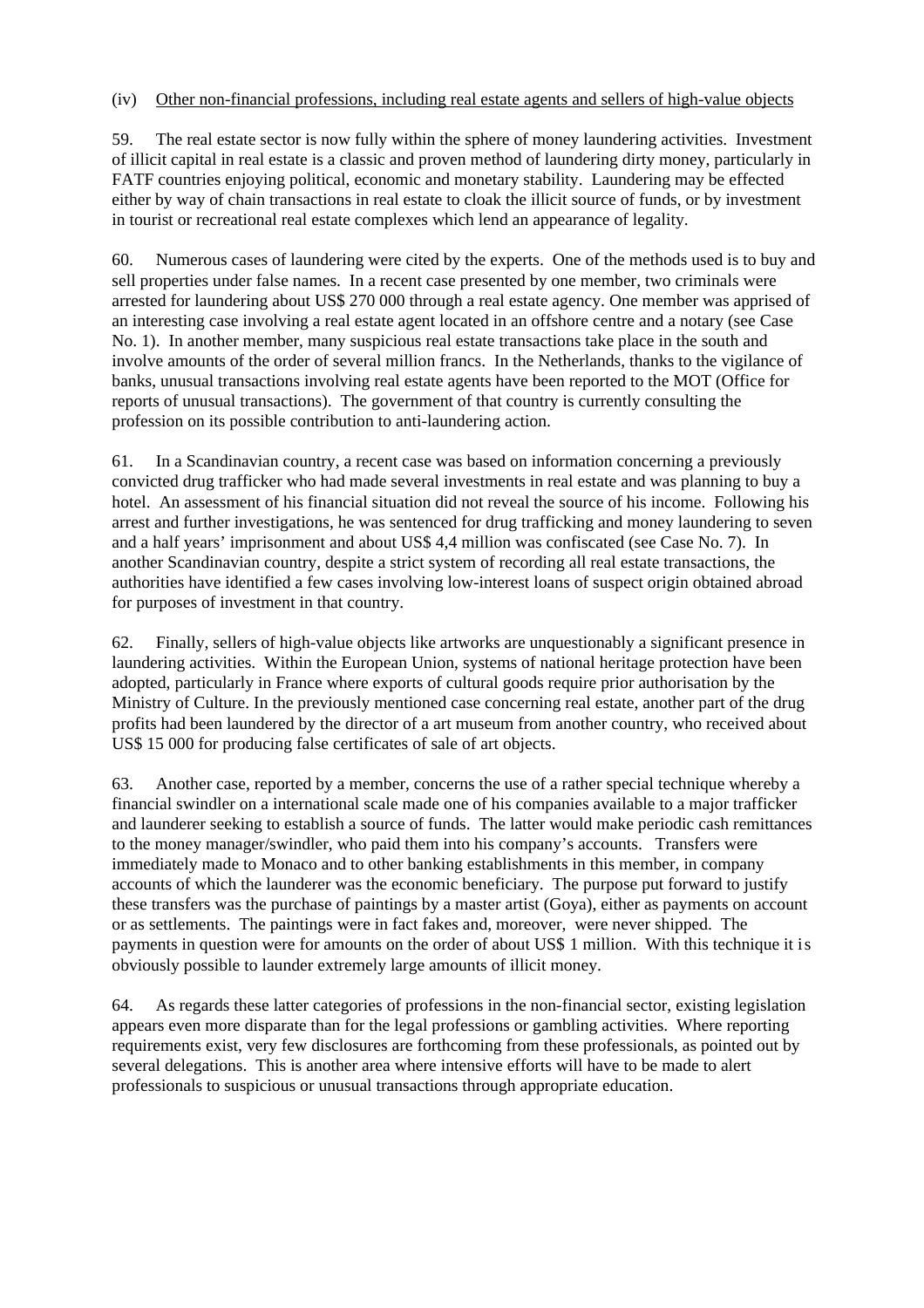# **IV. Assessment of world trends in money laundering**

65. Money laundering is obviously not a problem restricted to FATF countries. Thanks to the implementation of countermeasures in those countries, the experts have been able to make the relatively detailed analyses that figure in the preceding sections of this report. The information available on money laundering in non-member countries is much less comprehensive; consequently, the following assessment by FATF of world trends in laundering does not claim to be exhaustive.

# (i) Asia/Pacific

66. Sources of information on laundering activities in this vast region of the world are fairly scarce. The situation will be considerably improved when Interpol, in co-operation with the US agency FinCEN (Financial Crimes Enforcement Network), produces its reports on individual Asian countries. It should be noted that the Interpol group FOPAC (*Fonds provenant des activités criminelles* - proceeds from criminal activities) has already produced similar reports on the Central and Eastern European Countries, and that the second series on Asian countries has been given high priority.

67. Two delegations considered that there were no really new laundering developments in this part of the world. The main factors observed in previous typologies exercises are still present. Thus in South Asia and India money laundering is still linked with drug trafficking and is undoubtedly facilitated by the parallel remittance systems known as "hawala" and "hundi".

68. In South-East Asia the countries that seem to warrant particular attention are Indonesia and Malaysia. Given the absence of appropriate legislation and the regime of strict bank secrecy in Indonesia, money laundering is only part of the financial crime that prevails there essentially in the shape of large-scale fraud and corruption. Several other countries in the region, notably Malaysia, offer numerous features attractive to launderers: provision of a wide range of financial services, facilities for setting up trust companies and offshore structures. Bank fraud is still a very important source of money for laundering.

69. In the Pacific region, Vanuatu is featuring increasingly in the laundering circuits. The offshore legislation in place there has created a favourable climate for laundering and the country's financial institutions have been cited in several cases.

70. Generally speaking, it would clearly be desirable to have more information on the Asia/Pacific region. FATF members therefore greatly welcomed the fact that the region's new anti-laundering group, set up at a symposium on money laundering in Asia and the Pacific at Bangkok in March 1997, would shortly be conducting its own typologies exercise. This initiative is a follow-up to the earlier workshops on Disposal of Proceeds of Crime, Money Laundering Methods organised by the FATF Asia Secretariat and Interpol in Hong Kong in 1995 and 1996.

# (ii) Central America, South America and the Caribbean Basin

71. All these parts of the world continue to attract money laundering activities. As regards the Caribbean, FATF members welcomed the activities conducted by the Caribbean Financial Action Task Force (CFATF) in respect of typologies. The approach used by the latter is somewhat different from that of FATF, but it should nevertheless give rise to some very useful and interesting work, as regards both analysis of regional trends and assessment of the countermeasures to be adopted. The CFATF typologies exercise is phased over a number of years. Since February 1997 the CFATF experts have studied the forms of money laundering in domestic financial institutions and in the gambling sector. Future meetings will address the following themes: offshore financial establishments and international business corporations, financial institutions and cybermoney.

72. Laundering in the Caribbean region continues to be a serious problem and appears to concern the following countries in particular: Antigua, the Dominican Republic and St Vincent and the Grenadines. Suspect operations have also been detected in the French overseas departments,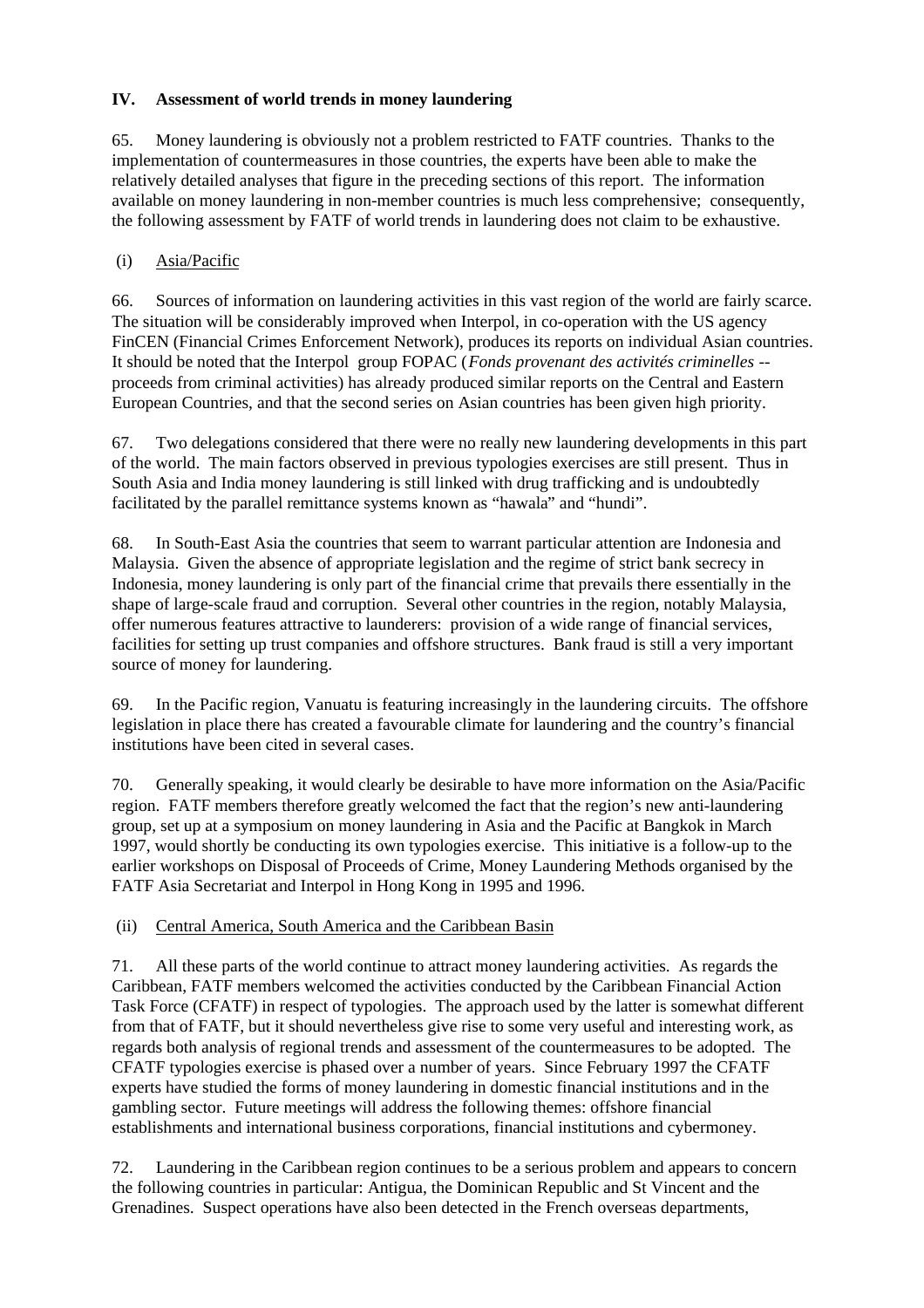particularly in the areas of exchange and gaming. Russian organised crime operating out of Miami and Puerto Rico continues to be active in forming front companies all over the region in order to launder illicit profits. A case in point here is the European Union Bank set up in Antigua and famed as the first offshore bank operating via the Internet. The two Russian founders absconded with the deposits and subsequently the bank failed and was closed down in August 1997. Free trade zones, including those in Aruba and Panama, continue to be a target for money launderers using the black market peso exchange system to purchase and smuggle goods into Colombia (see Case No. 8). The Aruban and Panamanian governments are to be commended for taking aggressive steps to address this difficult problem.

73. The Dominican Republic and Jamaica were likewise mentioned in connection with money laundering circuits. In the United States, Dominican launderers use fund transfer companies to send sums not exceeding US\$ 10 000 to the Dominican Republic under false names. Consequently the US Department of the Treasury this year issued a Geographic Targeting Order which requires the reporting of all transfers of over US\$ 750 from Puerto Rico and the New York Metropolitain area to the Dominican Republic. In Jamaica, a recent case of money laundering concerned an offshore bookmaking operation by telephone for a total amount of several million dollars. Where no specific measures regarding cross-border currency movements exist, cash transportation seems to be a common method of laundering.

74. The nations of Latin America also continue to be affected by laundering of illegal funds, essentially the proceeds from drug trafficking. In Mexico numerous anti-laundering measures have been enacted in the past year. Banks are now required to report suspicious transactions to a central agency for financial information. In spite of these efforts, money laundering is still a problem to be taken very seriously, especially now that the Mexican drug cartels have parted company with their Colombian counterparts and have acquired some predominance in the region. One of the most favoured techniques continues to be outbound currency smuggling, along with electronic transfers, Mexican bank drafts and the "parallel" peso exchange market. Corruption remains the chief impediment to Mexico's anti-laundering efforts.

75. Another Central American country experiencing a growth of laundering activities is Costa Rica, notably by way of large-scale currency smuggling and investment by Colombian cartels in the tourist real estate sector. In Guatemala and Honduras laundering potential continues to increase in the absence of appropriate legislation. In Panama the target of launderers remains the Colon Free Zone. It should be pointed out, however, that anti-laundering measures applicable to the banking sector have been extended to the Zone. In Colombia, billions of dollars in drug money are being laundered through the "parallel" peso exchange market, which in fact is run by drug traffickers (see Case No. 8).

76. Within the framework of OAS (Organization of American States) the Inter-American Drug Abuse Control Commission (CICAD) has decided to launch its own typologies exercise through its group of experts on money laundering. FATF members welcomed this initiative, which will cover nearly all the countries of South America. Many countries in that region have recently introduced anti-laundering legislation following the Summit of Americas Ministerial Conference of December 1995. Despite these efforts, drug trafficking and money laundering are still major problems in this part of the world. It is therefore encouraging to see that the next Summit of Americas, to take place in Santiago, Chile in April 1998, will again address the subject of money laundering as a priority.

# (iii) Middle East and Africa

77. In the absence of proper regional anti-money laundering groups, information on laundering in these areas is extremely limited. But numerous factors which assist laundering are present in the Gulf States with the international finance centres in Bahrain and the United Arab Emirates (in particular Abu Dhabi and Dubai), the hawala "banking" system and free trade zones. It should be noted, however, that the Gulf Co-operation Council (GCC) has recently launched an evaluation of the anti-laundering measures adopted by its members (United Arab Emirates, Oman, Saudi Arabia, Qatar, Bahrain and Kuwait) which will provide a picture of the status of legislation in the region.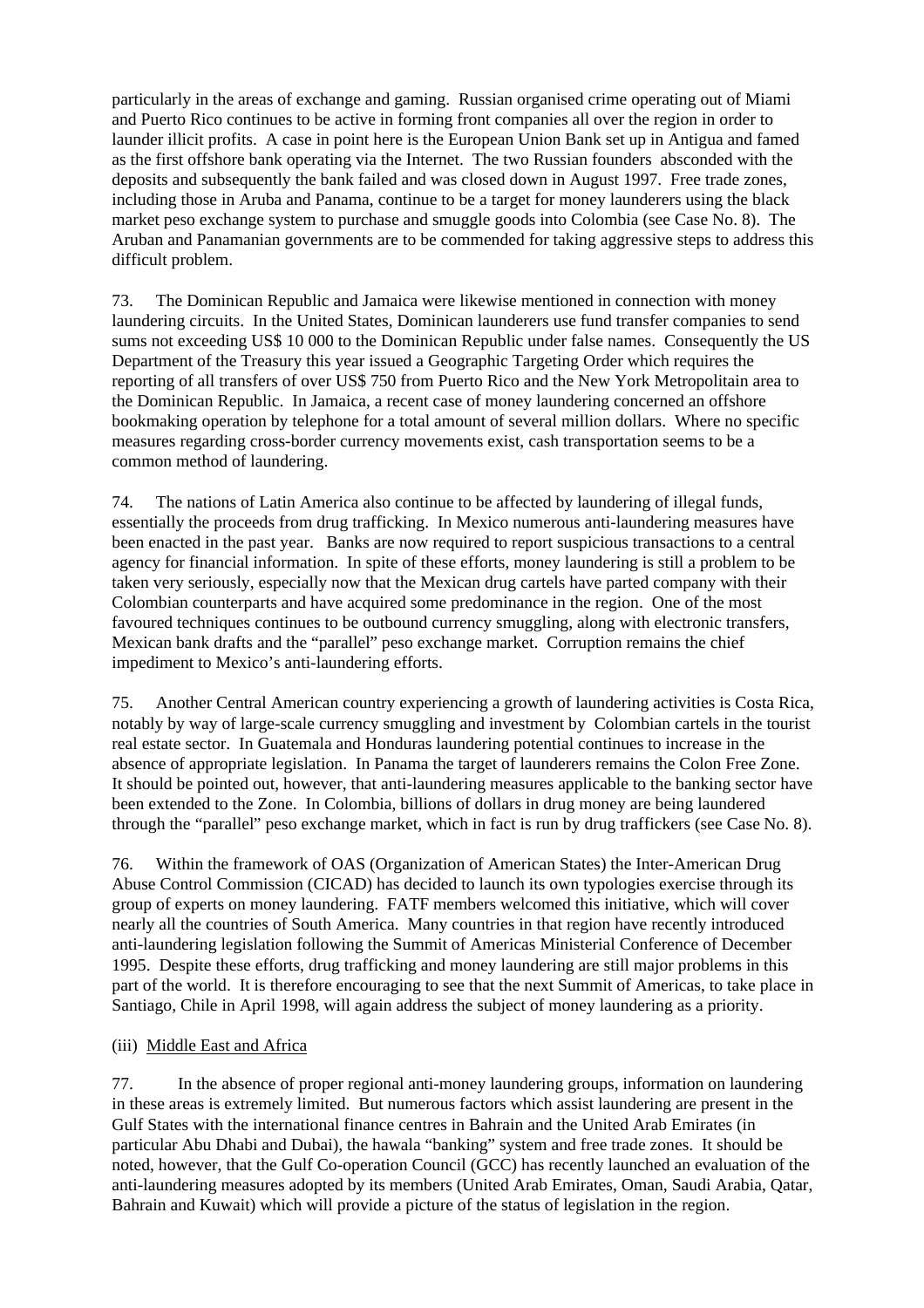78. In the Near East the lack of anti-laundering legislation in Lebanon remains a matter of significant concern to FATF. It is hoped that a bill will soon be passed into law in Israel, where the authorities are facing general problems with organised crime and need to tackle the dangers of laundering in the diamond industry. In Cyprus the authorities have vigorously built up a comprehensive anti-laundering scheme since relevant legislation was passed in April 1996, and a unit has been established to receive suspicious transaction reports from banks. FATF experts visited Nicosia in September 1997 and noted the resolute and praiseworthy efforts being made by the Cypriot authorities to counter money laundering even if the name of Cyprus still appears in cases of laundering transactions at the layering stage.

79. Crime groups are increasingly turning to sub-Saharan Africa to conduct their activities, including money laundering. A few countries have begun to respond by introducing legislation, but significant obstacles have still to be overcome, notably the lack of resources available to operational services in Africa. One trend observed in West Africa concerns the use by organised crime of bank accounts of commercial businesses. Illicit funds can be moved via undercover banking systems and evade exchange control regulations. All FATF members acknowledge that the chief problem in West Africa continues to be fraud by Nigerian organised crime. It was accepted that this problem, which has been going on for too long, would merit appropriate international collective action. Nigerian organised crime is also active in South Africa, which is progressively becoming an entry point to the rest of the continent for crime groups.

# (iv) Central and Eastern Europe

80. The East European countries continue to be a significant and indeed growing concern for the European members of FATF. The greatest difficulty concerning funds connected with individuals or companies in Central and Eastern European countries is in clarifying their source, which is very often impossible. The frequent use by some CEEC nationals of expertly forged identity papers, designed to get round strict application of the principle of customer identification by financial institutions, was noted. In addition, transcription from Cyrillic to Roman is often used to change identities, or provide multiple identities. Cases of dual nationality (Russian/Greek or Russian/Israeli, for example) are frequent, and hold similar potential for disguising true identity. Armenian or Georgian nationals claim Greek origins. The most significant problem in transactions with Russia is that the true beneficiary is not known.

81. As in previous years, the experts noted numerous cases involving Russian organised crime and from other members of the Commonwealth of Independent States. Most of the shell companies operating in one member are carrying on quite legitimate business, but their finance comes from fraud and criminal activities in Eastern Europe. A competent unit of this country, which has detected growing sophistication at the layering stage, with substantial use of offshore companies, is going to follow developments in this area very closely from 1998. The refinement of the methods used by organised Russian crime groups was also noted by the police of one member in a case involving letters of credit issued by a Russian bank for a total of US\$ 100 million. Very substantial sums are involved in cases relating to nationals of Central and Eastern European countries or to CEEC-related financial transactions. One case detected in another member concerned US\$ 13 million overall.

82. But there are other problem countries as well, notably the countries of the former Yugoslavia, as was noted by one member, which considers this to be the most serious problem that it comes across, in particular in relation to drug trafficking. In one member, a case covering a wide range of currencies (the equivalent of around US\$ 300 000 involved Serbian immigrant workers. In Croatia, the authorities face a significant problem with the establishment of organised groups specialising in particular types of crime. These structures provide links with crime groups in Italy or Germany, and those operating in Russia, Serbia and Bosnia.

83. In the Black Sea region, only two countries (Greece and Turkey) belong to FATF. Their closeness to fifteen countries of the former Soviet Union raises a particular problem with regard to laundering. Another problem encountered by the banks of a member country has been massive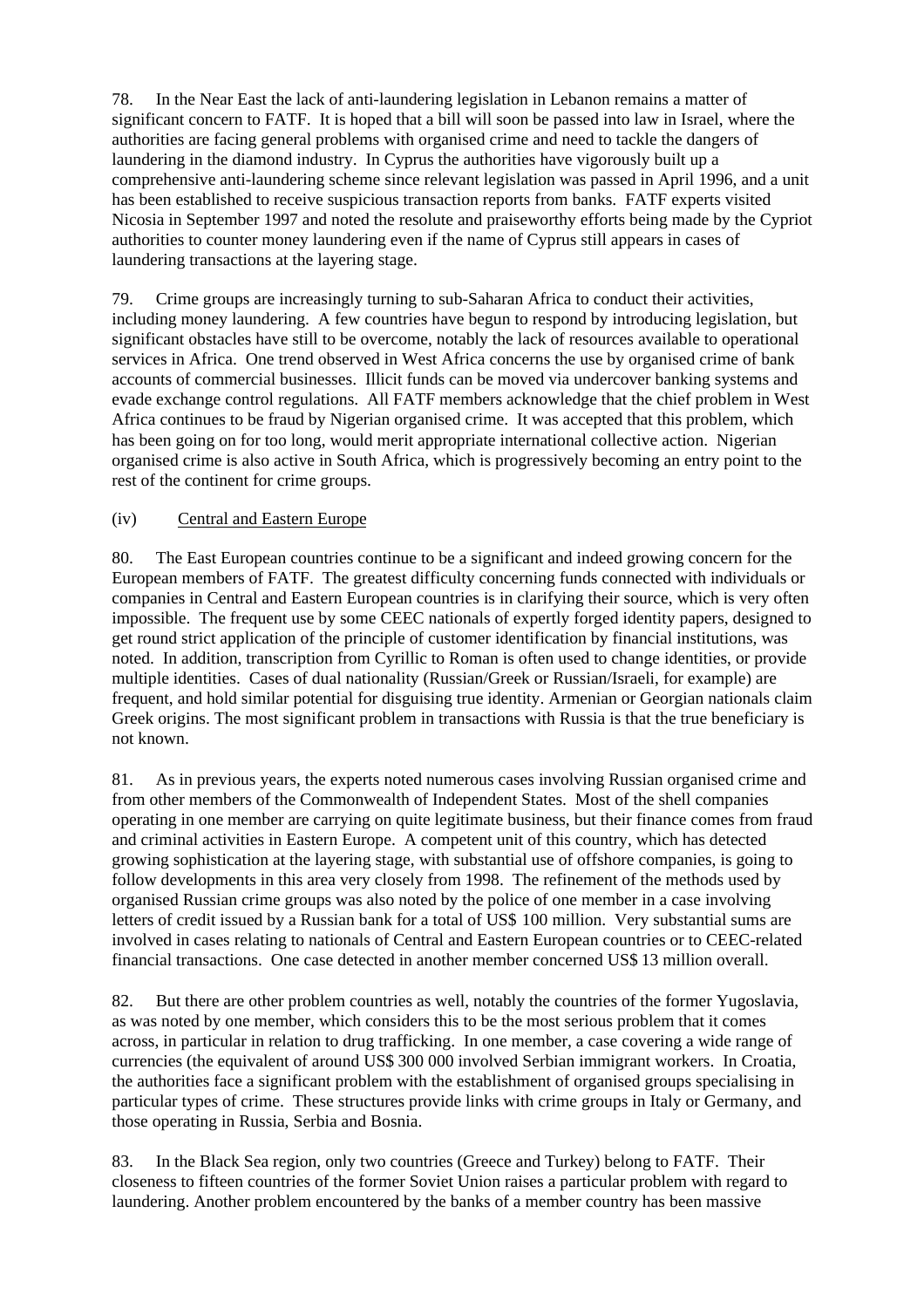inflows of funds from Albania, linked to the pyramid savings scandal. Investigations following the suspicious transaction reports have shown that considerable amounts in cash, around US\$ 20 million, were deposited at banks in a neighbouring country during the summer of 1997. This is a problem which affects several FATF members. In addition, after the deliberate failures of many banks in Bulgaria, triggered by their owners' corruption, they were bought up by groups of white-collar criminals who could then help themselves to the bank assets.

84. Some progress has nonetheless been made in adopting and implementing counter-measures over the past year. The Czech Republic, Slovakia, Hungary and Slovenia have developed antilaundering programmes, and now have financial intelligence units in operation. But the anti-money laundering Bill tabled in the Russian Parliament in late 1996 has still not been passed.

85. In the summer of 1997 the Central Bank of the Russian Federation issued guidelines to banks on customer identification and the prevention of money laundering. Together with FATF it organised an international seminar on money laundering in St. Petersburg in October 1997. But these efforts will only yield really practical results when the anti-laundering obligations of the financial sector are spelt out in law.

86. Reference should finally be made to a vital recent initiative by the Council of Europe, which launched its programme to evaluate anti-laundering measures in those of its members which do not belong to FATF. The countries in question are not all in Central and Eastern Europe, but the programme should give a considerable boost to enhancing or introducing anti-laundering legislation in that part of the world over the coming years.

# **V. Conclusions**

87. The November 1997 meeting of the group of experts on typologies was marked by a new form of discussion, with in-depth treatment of more targeted topics than in previous exercises. Since the classic mechanisms for laundering are now well identified, the purpose will in future be to survey the new ground being broken by imaginative launderers, and to demonstrate how and why given new laundering practices are being developed. In short, the FATF's strategy needs to be tailored to the emergence of new areas which are not yet fully mapped: electronic money and new-technology forms of payment, non-financial professions, the insurance sector and stock exchange dealers.

88. In addition to laundering via non-financial professions and companies, which is the main subject for the FATF-IX typology exercise, the experts also examined issues relating to companies specialising in international money transfers, and new-technology means of payment. These are both essential areas that FATF needs to understand more fully in order to develop effective countermeasures. With regard to new technology, much work still has to be done before all the related laundering dangers are clearly identified and before any possible specific counter-measures can be considered. Even at present, the speed at which transactions are performed in this sector, admittedly an advance in itself, poses grave threats to the adequacy of the traditional anti-laundering methods to the systems of new payment technologies. As a result, this topic is likely to recur systematically at forthcoming typology meetings. With regard to companies specialising in international money transfers, consideration and action are both much further advanced, to judge from the scale of countermeasures already in place in many FATF member countries. This is in fact an area where exchanges of information on current regulations, and of practical experience, can no doubt be of benefit to those countries which have not yet really tackled the problem.

89. Among other typologies of interest, particular reference should be made to the gold market. While this is not a new topic, discussions showed that it was an area where FATF should also expend energy in order to identify the problems more clearly. It is accordingly planned to make this a priority item for one of the forthcoming typology exercises. In any case, although FATF has already devoted considerable attention to sectors such as insurance or manual currency exchange, the involvement of both in money laundering is still clearly on the increase. With regard to the exchange bureaux sector,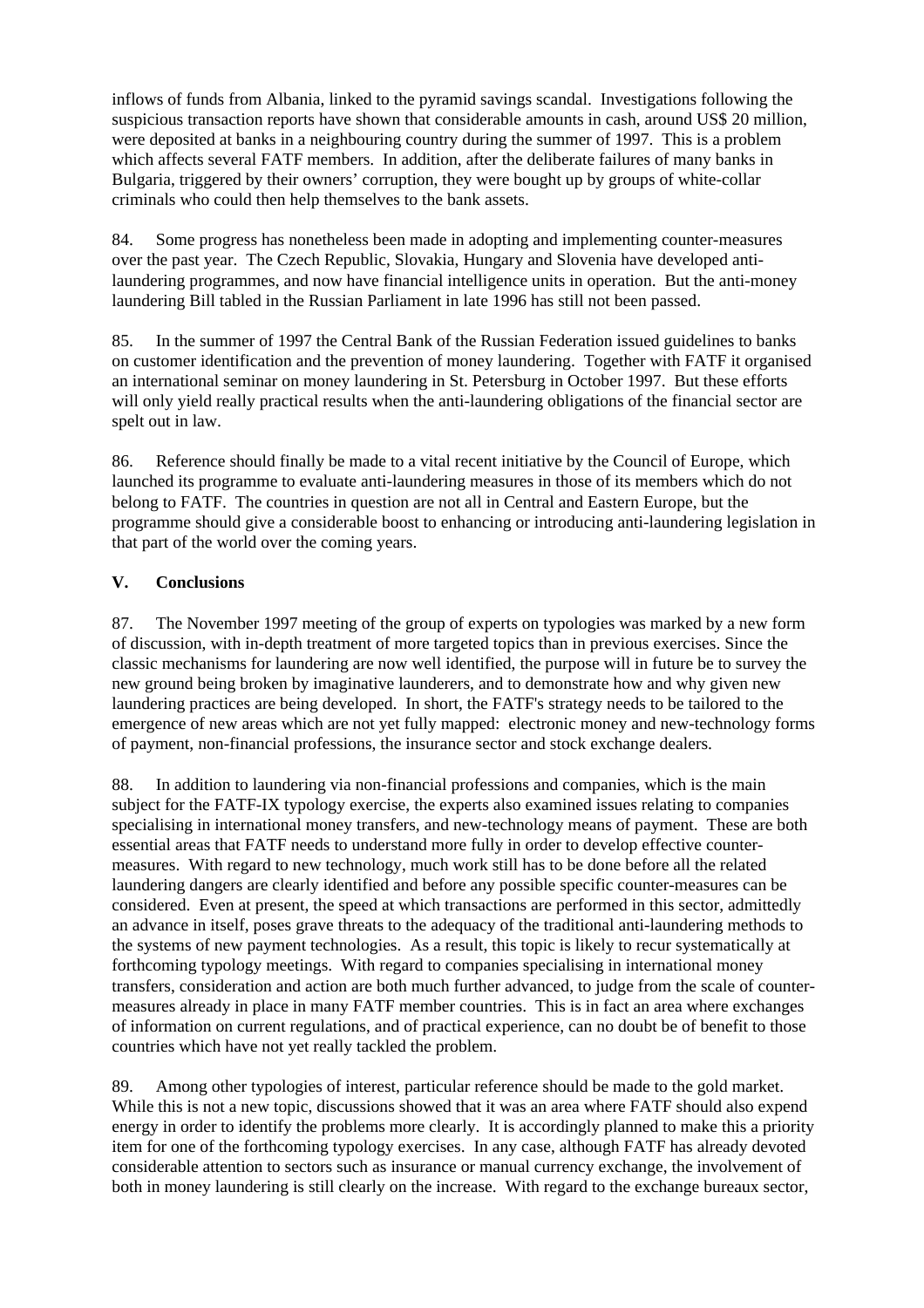it is clear that further consideration must be given to the consequences of the conversion of European currencies into Euro.

90. Last, the survey of laundering trends in non-Member countries again proved most instructive. Although progress is being made in implementing anti-laundering measures outside the FATF members, much still remains to be done to mobilise a fair number of countries which remain somewhat passive and complacent about the financial, economic, political and social dangers posed by laundering.

12 February 1998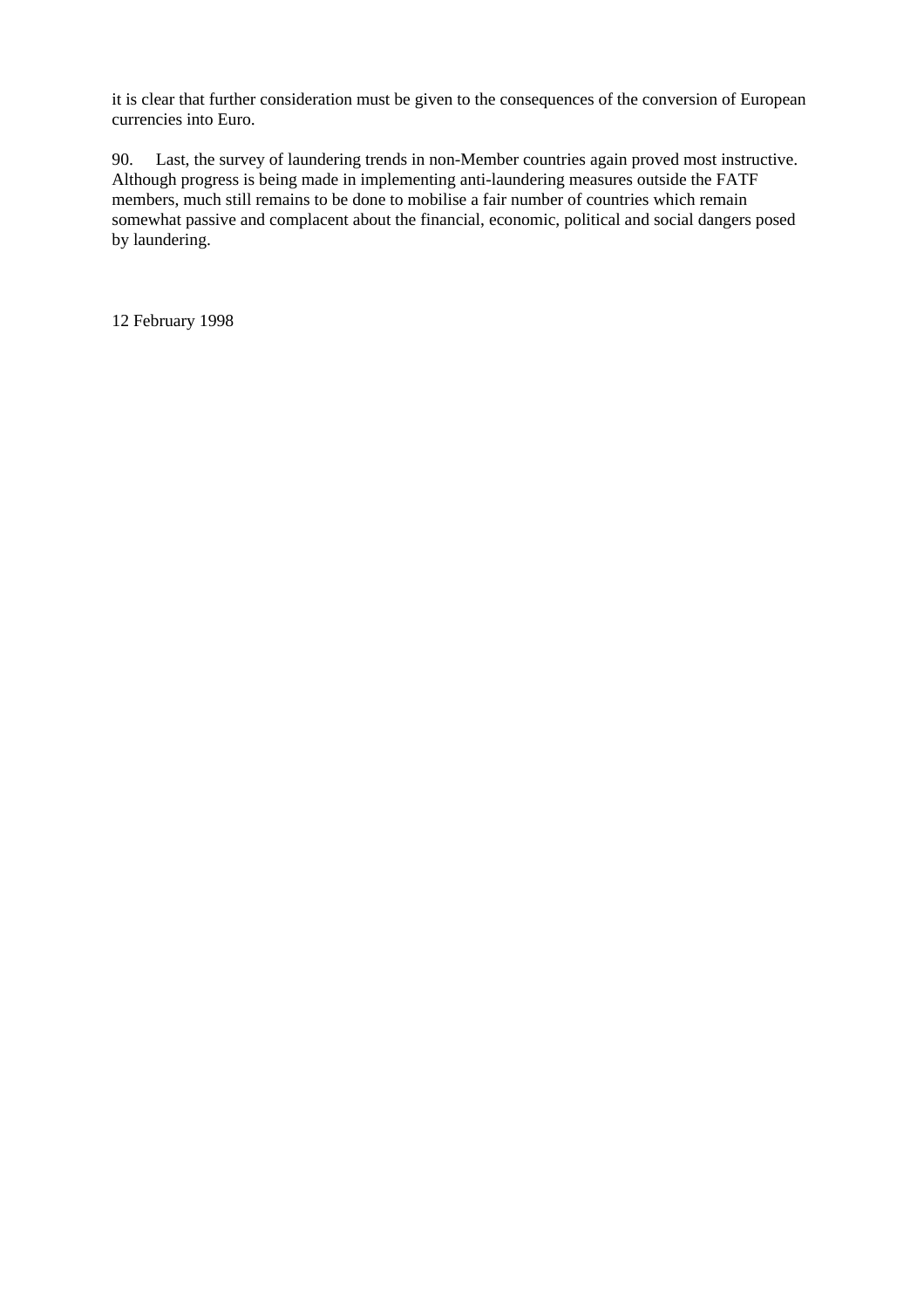# **ANNEXES TO THE 1997-1998 FATF REPORT ON MONEY LAUNDERING TYPOLOGIES**

# **Selected cases of money laundering**

Case No. 1: Real estate agents and notaries

Case No. 2: Shell corporations

Case No. 3: Cross-border cash

Case No. 4: Lawyers

Case No. 5: Shell corporations and secretarial companies

Case No. 6: Exchange bureaux

Case No. 7: Lawyers, real estate sector

Case No. 8: Colombian black market peso exchange: exchange bureaux, money laundering through trade, use of shell accounts

#### **Case no. 1**

#### **Real Estate agents and Notaries**

#### Facts

A real estate agent in a tax haven jurisdiction opened an account at a bank in a European country. The account was used to encash a cheque drawn by a foreign notary. Once the cheque had cleared, part of the funds were withdrawn as cash, part were re-transferred back to the original jurisdiction, and the balance was credited to the account of a notary in that country and used to purchase real property there.

The information that was acquired from the police authorities showed that the different persons involved in the transactions had been involved in fraud. Although the system put in place by the perpetrators appeared to be legal, inquiries showed that the account opened at the bank was only used as a temporary transfer account for the laundering of the proceeds of financial crime.

#### Results

The financial intelligence unit transferred the case to the judicial authorities, on the basis of the serious indications of money laundering.

#### Lessons

1. This case shows the need to be vigilant when considering possible money laundering cases, as even transactions which initially do not appear to be particularly suspicious can involve money laundering.

2. It also shows the importance of the "know your customer principle", since the criminal past of the persons involved in this case was the only indicator which led to the discovery that the transactions in this case involved money laundering.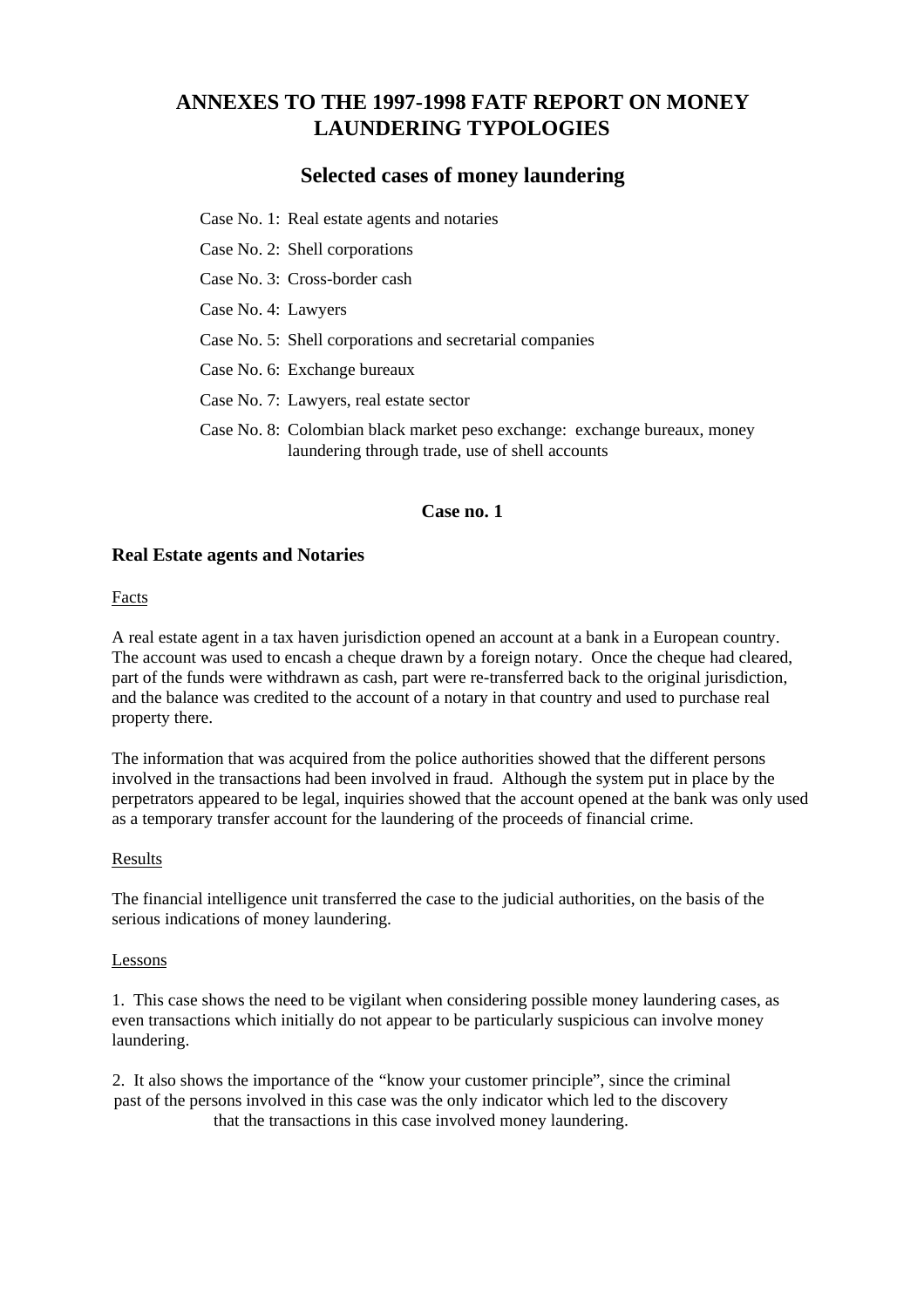# **Case no. 2**

# **Shell Corporations**

# Facts

A drug trafficker used drug trafficking proceeds to purchase a property of which part was paid in cash and the remainder was obtained through a mortgage. He then sold the property to a shell corporation, which he controlled, for a nominal sum. The corporation then sold the property to an innocent third party for the original purchase price. By this means the drug trafficker concealed his proceeds of crime in a shell corporation, and thereby attempted to disguise the origin of the original purchase funds.

# Results

The accused pled guilty and an order of forfeiture was granted. The property which was part of the money laundering scheme is being disposed of by the authorities.

#### Lessons

1. The need to carefully trace the ownership history of a property, in order to identify possible links between owners and any suspicious transfers that may indicate attempts to commingle assets.

2. The need for enforcement agencies to be familiar with the general rules and practice regarding the purchase of property in relevant jurisdictions, and the need to be aware that transfers involving nominal amounts can be easily structured in some jurisdictions.

# **Case no. 3**

#### **Cross border cash**

Facts

Three suspicious transaction reports were received relating to a number of transactions which were carried out at Danish banks whereby large amounts of money were deposited into accounts and then withdrawn shortly afterwards as cash. The first report was received in August 1994, and concerned an account held by Mr. X. Upon initial investigation, the subjects of the reports  $(X, Y, Z)$  were not known in police databases as being connected to drugs or any other criminal activity. However further investigation showed that X had imported more than 3 tonnes of hashish into Denmark over a 9 year period. Y had assisted him on one occasion, whilst Z had assisted in laundering the money.

Most of the money was transported by Z as cash from Denmark to Luxembourg where X and Z held 16 accounts at different banks, or to Spain and subsequently Gibraltar, where they held 25 accounts. The receipts from the Danish banks for the withdrawn money were used as documentation to prove the legal origin of the money, when the money was deposited into banks in Gibraltar and Luxembourg. It turned out that sometimes the same receipt was used at several banks so that more cash could be deposited as "legal" than had actually been through the Danish bank accounts.

# Results

X and Y were arrested, prosecuted and convicted for drug trafficking offences and received sentences of six and two years imprisonment respectively. A confiscation order for the equivalent of US\$ 6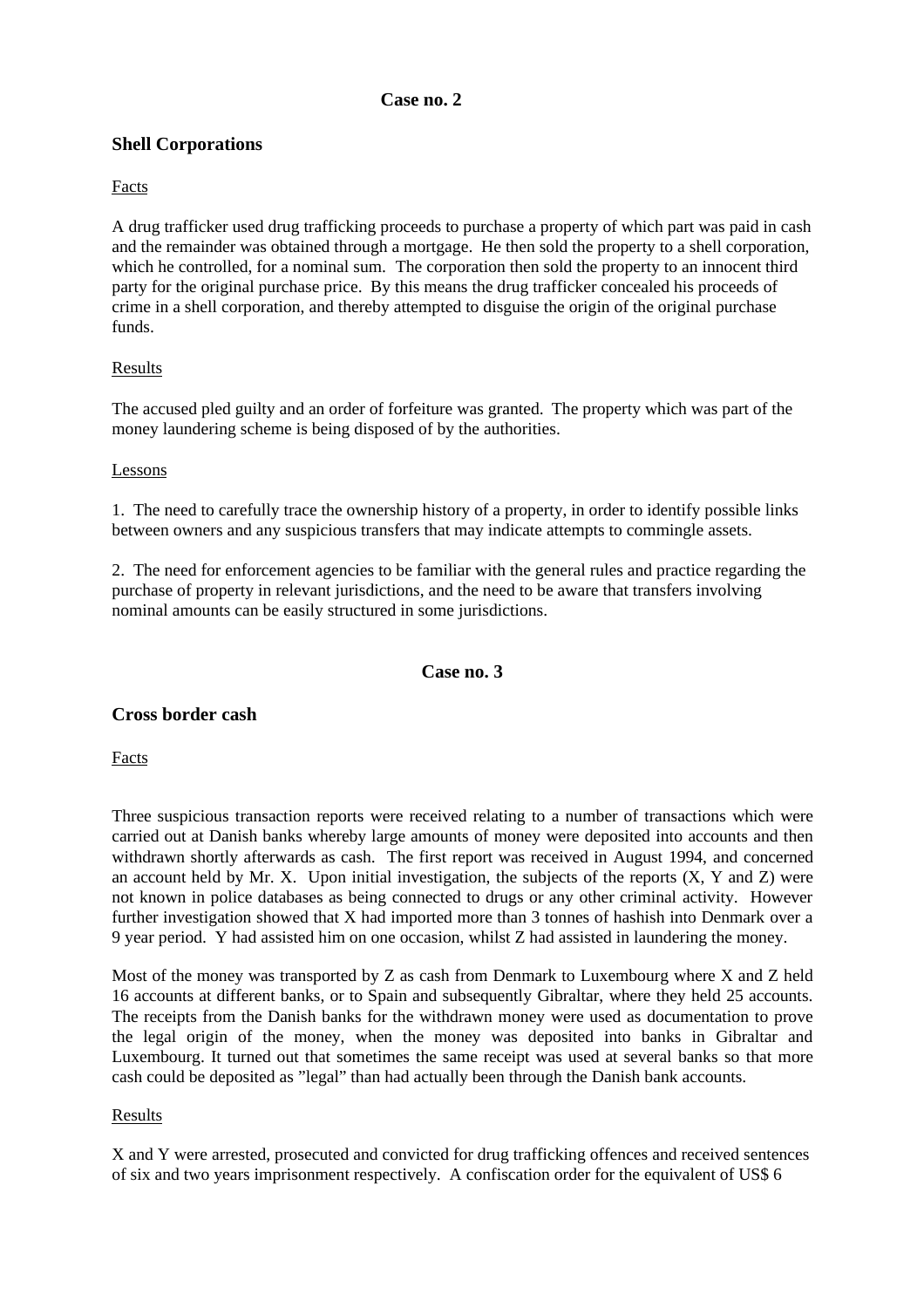million was made against X. Z was convicted of drug money laundering involving US\$ 1.3 million, and was sentenced to one year nine months imprisonment.

#### Lessons

1. Financial institutions should not accept proof of deposit to a bank account as being equivalent to proof of a legitimate origin.

2. Carrying illegal proceeds as cash across national borders remains an important method of money laundering.

#### **Case no. 4**

# **Lawyers**

**Facts** 

A prominent attorney operated a money laundering network which used sixteen domestic and international financial institutions, many of which were in offshore jurisdictions. The majority of his clients were law abiding citizens, however a number of clients were engaged in various types of fraud and tax evasion, and one client had committed an US\$ 80 million insurance fraud. He charged his clients a flat fee to launder their money and to set up annuity packages to hide the laundering activity. In the event there were to be any inquiries by regulators or law enforcement officials, the attorney was prepared to give the appearance of legitimacy to any withdrawals from the "annuities".

One of the methods of laundering was for him to transfer funds from a client into one of his general accounts in the Caribbean. This account was linked to the attorney in name only, and he used it to commingle various client funds, before moving portions of the funds accumulated in the general account via wire transfers to accounts in other countries in the Caribbean. When a client needed funds, they could be transferred from these accounts to a U.S. account in the attorney's name or the client's name. The attorney indicated to his clients that they could "hide" behind the attorney-client privilege if they were ever investigated.

Another method of laundering funds was through the use of credit cards. He arranged for credit cards in false names to be issued to his clients, and the credit card issuer was not aware of the true identity of the individuals issued the cards. When funds were needed the client could use the credit card to make cash withdrawals at any automated teller machine in the United States. Once a month the Caribbean bank would debit the attorney's account in order to satisfy the charges incurred by his clients. The attorney knew the recipients of the credit cards.

#### Results

The attorney pleaded guilty to money laundering.

#### Lessons

1. Banks and their employees should be alert to "layered" wire transfers which utilise instructions such as "for further credit to". This may occur more frequently with correspondent accounts of "offshore banks". Suspicious transactions can then be identified and reported.

2. Banks should utilise "know your customer" requirements when issuing credit cards. In this case, the banks were issuing the credit cards to the attorney for further issuance to his clients.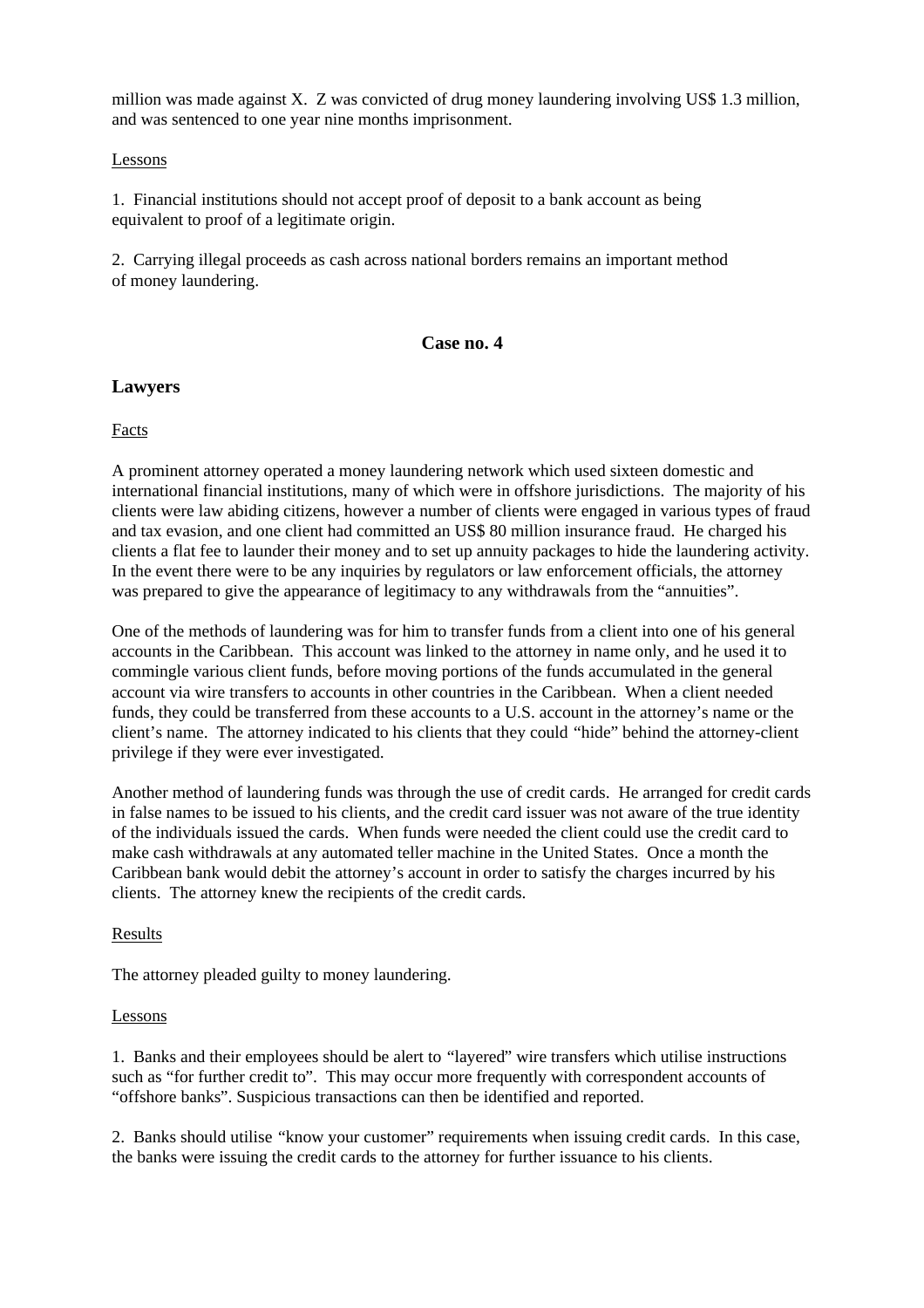3. Investigators should be aware that in a number of countries lawyer/attorney-client privilege is not applicable if the lawyer/attorney and his client were directly involved in criminal activity, and they should consult prosecutors if such an issue arises.

# **Case no. 5**

# **Shell corporations and secretarial companies**

# Facts

During 1995/1996 financial institutions in a European country made suspicious transaction reports to the financial intelligence unit which receives such reports. The reports identified large cash deposits made to the banks which were exchanged for bank drafts made payable to a shell corporation based and operated from an Asian jurisdiction. The reports identified approximately US\$ 1.6 million being transferred in this way to an account held by the shell corporation at a financial institution in the Asian jurisdiction.

At the same time police had been investigating a group in that country which were involved in importing drugs. In 1997 police managed to arrest several persons in the group, including the principal, who controlled the company in the Asian jurisdiction. They were charged with conspiring to import a large amount of cannabis. A financial investigation showed that the principal had made sizeable profits, and a large percentage of this has been traced and restrained. A total of approximately US\$ 2 million was sent from the European country to the Asian jurisdiction, and subsequently transferred back to bank accounts in Europe, where it is now restrained.

Two methods were used to launder the money. The principal purchased a shell company in the Asian jurisdiction which was operated there by a secretarial company on his instructions. The shell company opened a bank account, which was used to receive cashiers orders and bank drafts which had been purchased for cash in the country of origin. The principal was also assisted by another person who controlled (through the same secretarial company) several companies, which were operated for both legitimate reasons and otherwise. This person laundered part of the proceeds by sending the funds on to several other jurisdictions, and used non-face to face banking (computer instructions from the original country) to do so.

#### Results

Seven persons including the principal are awaiting trial in the European country on charges of drug trafficking, and the principal and three other persons face money laundering charges.

#### Lessons

1. It shows how desirable and easy it is for criminals (even if not part of international organised crime) to use corporate entities in other jurisdictions, and to transfer illegal proceeds through several other jurisdictions in the hope of disguising the origin of the money.

2. It demonstrates the ease with which company incorporation services can be obtained, and shows that many of the companies which sell shelf/shell companies, as well as the secretarial companies which operate them, are not likely to be concerned about the purpose for which the shell company is used.

3. Highlights the need for financial institutions to have a system which identifies suspicious transactions not just at the front counter, but also for non-face to face transactions such as occurred in this case.

4. The length of time it can take to conduct international financial investigations and to trace the proceeds of crime transferred through several jurisdictions, and the consequent risk that the funds will be dissipated.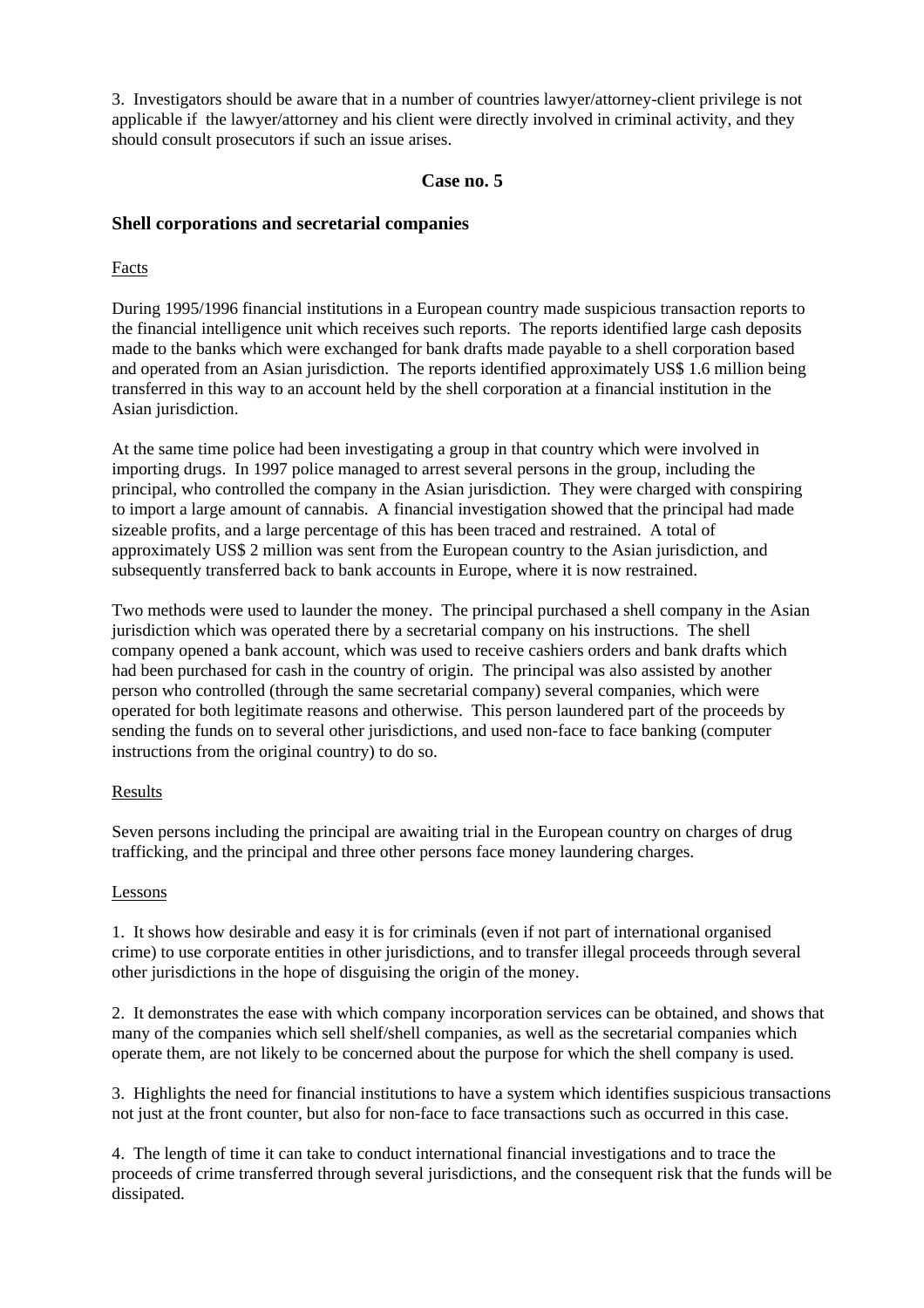#### **Case no. 6**

# **Bureaux de change**

#### Facts

A bureau de change ('The Counter') had been doing business in a small town near the German border for a number of years when exchange offices became regulated, and it became subject to obligations to prevent money laundering. The Counter often had a surplus of bank notes with a high denomination, and the owner (Peter) knew these notes were not popular and therefore had them exchanged into smaller denomination notes at a nearby bank. Prior to the legislation taking effect persons acting on behalf of The Counter regularly exchanged amounts in excess of the equivalent to US\$ 50 000, but immediately after the legislation took effect the transactions were reduced to amounts of US\$ 15 000 to US\$ 30,000 per transaction. The employees of the bank branch soon noticed the dubious nature of the exchanges which did not have any sound economic reason, and the transaction were reported.

Peter had a record with the police relating to fencing and dealing in soft drugs, and because of this he transferred the ownership of The Counter to a new owner with no police record (Andre). Andre reports The Counter to the Central Bank as an exchange office and is accepted on a temporary basis. The financial intelligence unit consults various police files and establishes that the police have been observing this exchange office for some time. The suspect transactions are passed on to the crime squad in the town where The Counter has its office, and it starts an investigation. A few months later, the crime squad arrests Andre, house searches are made, expensive objects and an amount equivalent to more than US\$ 250 000 in cash are seized. The records of The Counter show that many transactions were kept out of the official books and records. For example, over a period of thirteen months The Counter changed the equivalent of more than US\$ 50 million at a foreign bank without registering these exchange transactions in the official books and records. The investigation showed that The Counter and its owners were working with a group of drug traffickers, which used the exchange office to launder their proceeds, and this formed a substantial part of the turnover of the business.

#### Results

The drug traffickers were prosecuted and convicted and are now serving long prison sentences. Andre was sentenced to six years in prison for laundering the proceeds of crime and forgery. Peter moved abroad with his family. A separate legal action is still pending to take away Andre's profits, the confiscated objects and the cash found. The Counter has been closed and its registration as an exchange office was refused.

#### Lessons

The need for banks and large, legitimate bureaux de change to pay attention to their business relations with smaller bureaux, particularly when supplying or exchanging currency with them.

# **Case no. 7**

#### **Lawyers, real estate**

Facts

The financial intelligence unit received information that a previously convicted drug trafficker had made several investments in real estate and was planing to buy a hotel. An assessment of his financial situation did not reveal any legal source of income, and he was subsequently arrested and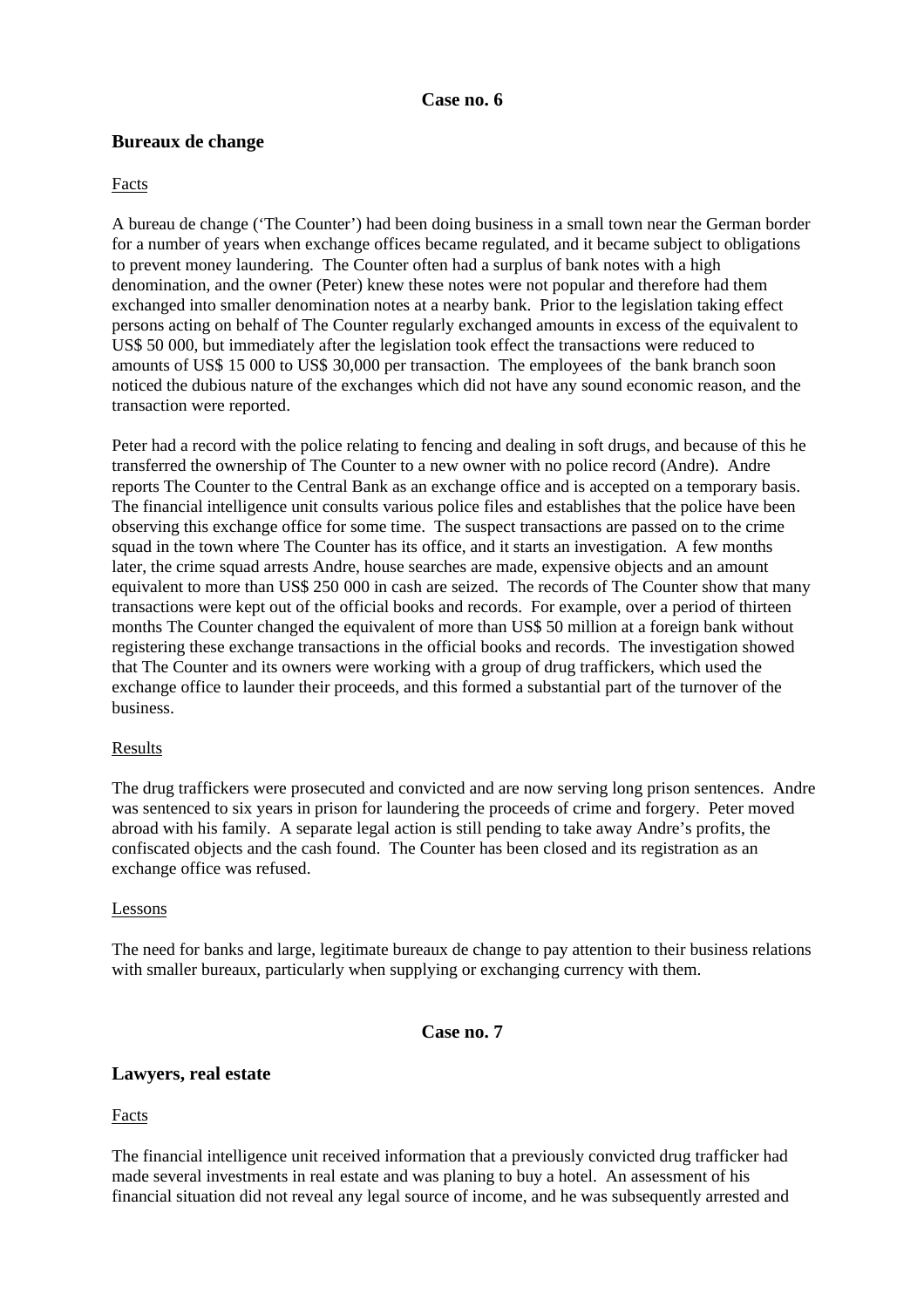charged with an offence of money laundering. Further investigation substantiated the charge that part of the invested funds were proceeds of his own drug trafficking. He was charged with substantive drug trafficking, drug money laundering and other offences.

In the same case the criminal's lawyer received the equivalent of approximately US\$ 70 000 cash from his client, placed this money in his client's bank account and later made payments and investments on the client's instructions. He was charged with negligent money laundering in relation to these transactions. Another part of the drug proceeds was laundered by a director of an art museum in a foreign country who received US\$ 15 000 for producing forged documents for the sale of artworks which never took place.

# Results

The drug trafficker was convicted of drug trafficking, was sentenced to seven and a half years imprisonment, and a confiscation order was made for US\$ 450 000. The lawyer was convicted and sentenced to 10 months imprisonment. The art museum director could not be prosecuted as there was insufficient evidence that he knew the money was the proceeds of drug trafficking, but he has accepted a writ to confiscate his proceeds.

# Lessons

1. The purchase of real estate is commonly used as part of the last stage of money laundering (integration). Such a purchase offers the criminal an investment which gives the appearance of financial stability, and the purchase of a hotel offers particular advantages, as it is often a cash intensive business.

2. The value of a money laundering offence with a lower scienter or mens rea requirement is shown in the prosecution of the lawyer in this case. There was insufficient evidence to prove that the lawyer knew the money was illegal drug proceeds, but sufficient evidence to show that he "should have known" on the facts available to him.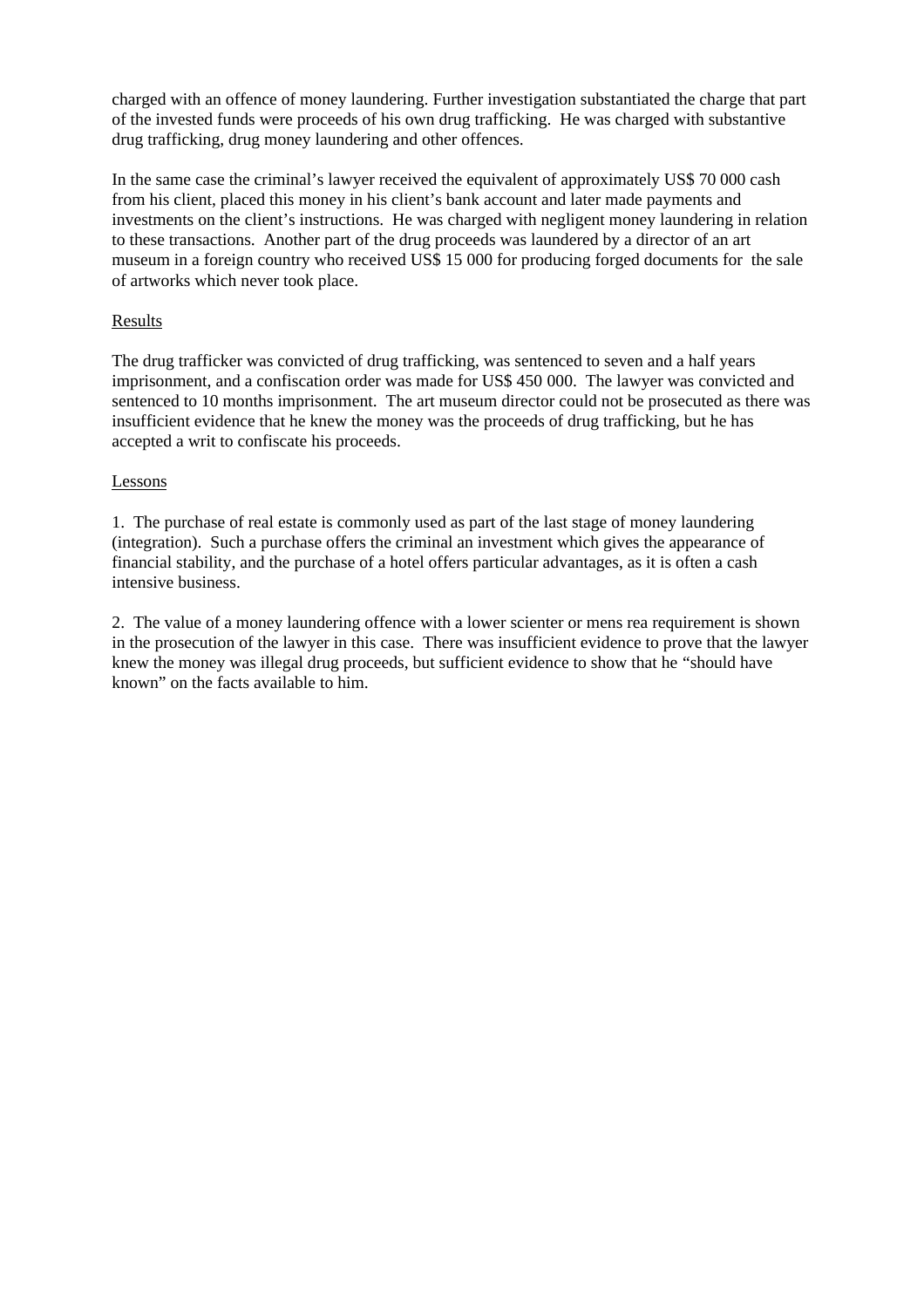#### **Case no. 8**

**Example of widely used money laundering technique - Colombian Black Market Peso Exchange, Casa de cambio, money laundering through trade, use of "shell accounts"**



Drug traffickers in the U.S. collect and stockpile cash from illegal drug sales in "stash houses" located throughout the U.S. and this creates a logistical problem for the traffickers. The solution is as follows:

1. Black market money brokers in Colombia direct Colombians visiting or residing in the U.S. to open personal cheque accounts at U.S. banks, and deposit minimal amounts.

2. Cheques on these accounts are signed in blank by the customers and given to the brokers who pay them US\$200-400 for each account. The brokers keep a stock of signed cheques on these "shell" U.S. accounts.

3. Colombian drug cartels sell their stockpiled cash at a parallel or "discounted" exchange rate to the Colombian money brokers in exchange for pesos which are paid in Columbia.

4. The brokers purchase the dollars at the discounted rate and the cartels lose a percentage of their profits but avoid the risks of laundering their own drug money.

5. Once the drug money is purchased, the broker directs his network *smurfs* to pick up the cash, and structure deposits into the various "shell" cheque accounts.

6. The broker then offers to sell cheques drawn on these accounts to legitimate Colombian businessmen (who need U.S. dollars to conduct international trade) at a "parallel" exchange rate.

7. The broker fills in the dollar amount on the signed cheque, but leaves the name of the payee blank. The broker also stamps his symbol on the cheque as a means to guarantee his payment on the cheque in the event there are ever insufficient funds in the "shell" checking account.

8. The businessman can then fill in the payees name when he uses the signed cheque as a U.S. dollar instrument to purchase goods (perfume, gold, etc.) in international markets such as Free Trade Zones.